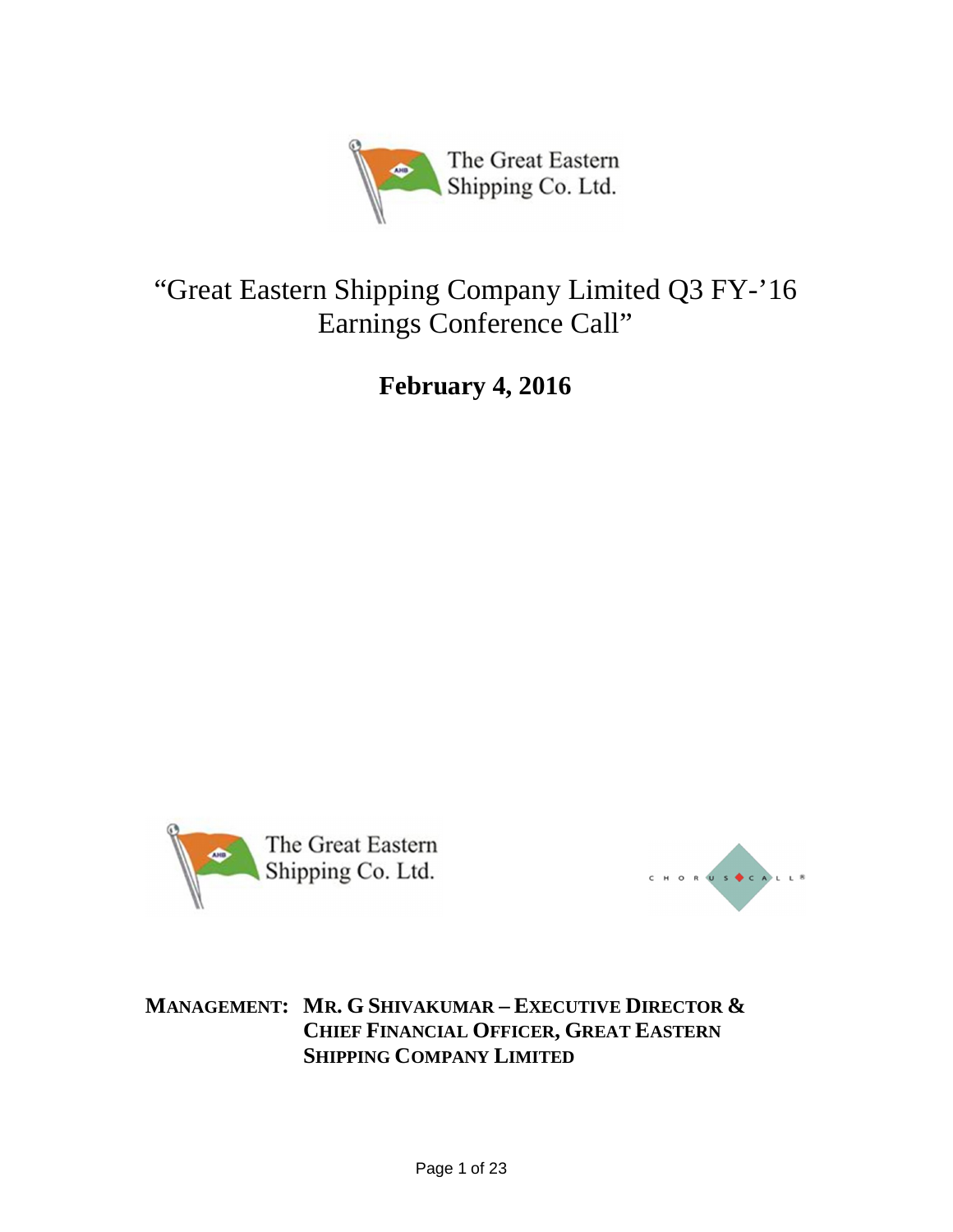

**Moderator:** Ladies and Gentlemen, Good Day and Welcome to the Q3 FY-'16 Earnings Conference Call of the Great Eastern Shipping Company Limited. As a reminder, all participant lines will be in the listen-only mode and there will be an opportunity for you to ask questions after the presentation concludes. Should you need assistance during the conference call, please signal an operator by pressing '\*' then '0' on your touch tone phone. Please note that this conference is being recorded. I now hand the conference over to Mr. G Shivakumar -- Executive Director and CFO at the Great Eastern Shipping Company. Thank you and over to you Mr. Shivakumar.

**G Shivakumar:** Thank you very much. Good afternoon everyone and welcome to the Conference Call to discuss the Q3 Results of the company. First of all, I will start with a short brief on what happened in the markets and what has happened with the company over the last 3-months since we last spoke in early November and then we will be happy to move on to  $Q\&\text{A}$ .

> So starting with the good part of the business first, which is the Tanker markets. Tanker markets were still strong up to the last quarter. Product tankers were slightly weaker than Q2 but there was continued strength in the crude tanker markets. Again, when I say slightly weaker (product tanker market), it was just not as spectacularly profitable as it was in the previous quarter. After we have opened in January, all tanker routes have opened softer relative to what they were in 2015 but they are still at reasonably profitable numbers. They are slightly lower due to lower refining runs versus the previous quarter which probably caused product tanker freight rates to come off slightly. But the spot rates across different tanker sizes and different cargo types were up at least 50% versus the averages of 2014. The crude tanker fleet grew by about 2% during the year while the product tanker fleet grew by a very strong 7%. This was outweighed by very strong demand growth as we saw that not just oil demand grew by 1.8million barrels a day, but oil supplied was about 3.2 million barrels a day higher than the previous year and therefore the demand for Tankers and demand for transportation was extremely high.

> The high markets have resulted in pretty strong ordering; in crude tankers we saw 10% of the current fleet ordered and in product tankers little less than 8%. This is a little bit of a concern for the future. So the order book stands at about 19% for crude and about 20% for product tankers.

> We locked in two crude tankers on time charters for 2-years each and we locked in our one gas carrier (the LPG carrier), also on Time Charter for a firm period of 1-year.

> In other events, we also bought a 10-year-old second hand MR Tanker built 2005; we committed to buy that ship in December and took delivery of that ship about a week ago.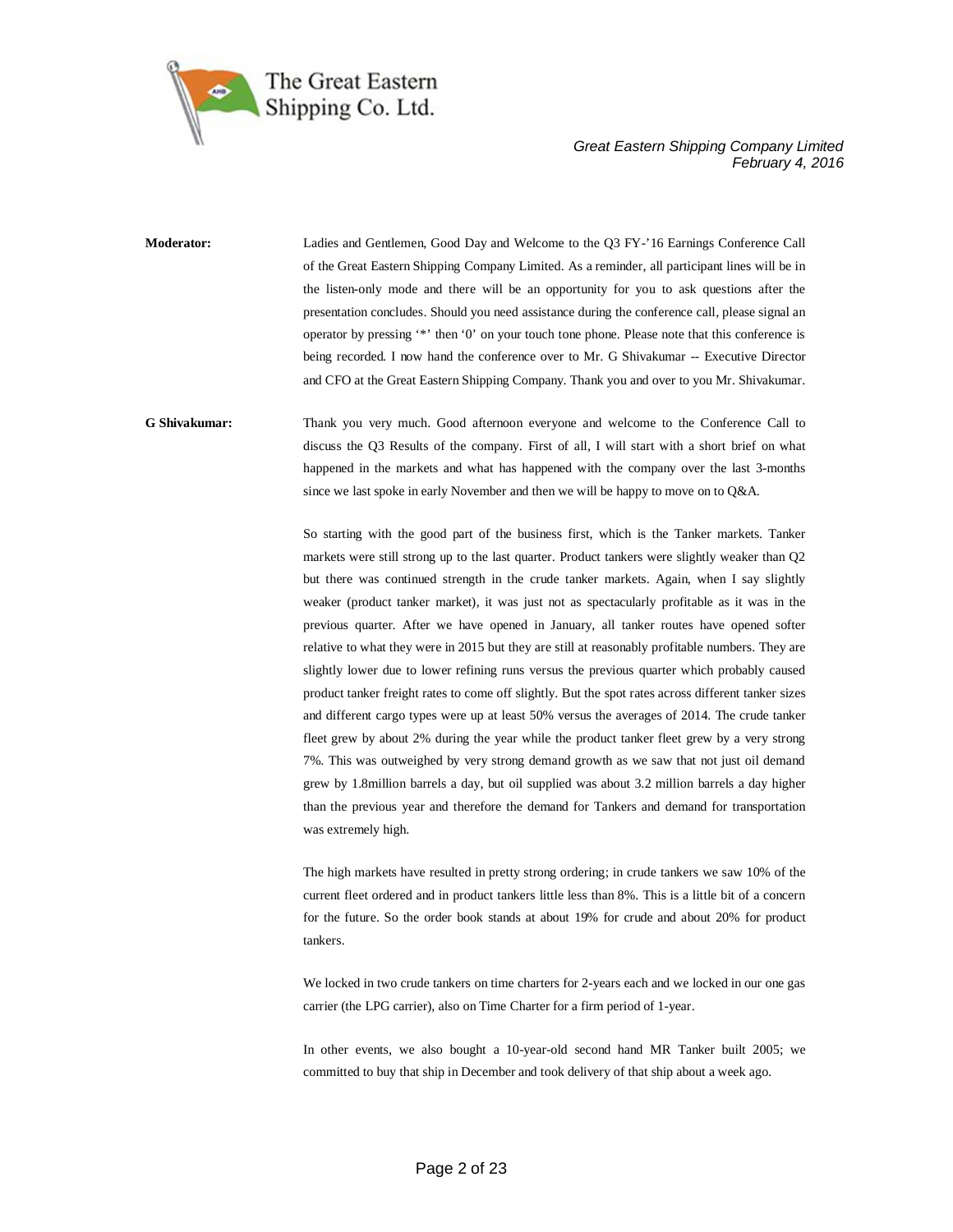

On the dry bulk side, market has weakened further. It was already weak through most of last year and has weakened further now to historic lows. While scrapping has been quite strong at 30 million dwt for the year resulting in just 2.5% net fleet growth, which is a very low number by historical standards for Dry Bulk, the demand has actually dropped. We believe that demand has possibly been a maximum of 0.5 to 1% positive or possibly (-1%) also. So overall China's Dry Bulk trade was down by about 25 million mt and remember that this is the country which is the driver of Dry Bulk volumes. So while iron ore imports went up by about 20-25 million tonnes last year, coal imports dropped by 80 million tonnes. We have been seeing this now for the last 4 or 5-quarters and this was worrying us and now we find that coal imports have dropped by 80 million mt last year. Overall about 25 million tonnes negative growth of dry bulk trade contributed by China. India itself has reduced coal imports by about 20 million tonnes. So two of the biggest contributors to incremental cargo growth have been negative during the year. On top of that it turns out that a lot of the iron ore going into China has been substituted by Australian iron ore which is fairly short haul. So, 60 million tonnes of increased Iron Ore went from Australia to China which means that we have really poor tonne mile demand numbers. As a result, freight rates were down between 20% and 50% for 2015 over 2014 depending on the vessel size – capesizes are down about 50% and the smaller sizes are down about 25% to 30%; that is average of 2015 over 2014. Of course this has been hitting the headlines in January that the BDI is at all-time lows, yesterday was 303 I think and ships are basically earning much less than operating expenses where they are all around \$2000 to \$3000 a day on the spot market on an average of the different spot routes which is much below operating expenses.

While ordering has been really low in the last year or so, the order book is still at 15% and we need a lot of scrapping to take place if the market is to get back into balance. I do not think we can depend on big demand growth like we used to have over the last 10-12-years. To rescue this market we need a supply side response. The numbers for January are quite encouraging; we have seen about 4.5 million dead weight of bulk carriers getting scrapped in the first month as a result of prices having dropped to below 25-year lows for second hand vessels.

So coming to the net asset value: The standalone net asset value has been more or less the same; we are about 368 (NAV) and the fleet value in dollar terms has dropped slightly by about 5% - crude tankers were flat to marginally up, product tankers were down about 5 to 10%, bulkers were down between 10 and 30% depending on the age of the vessel. I must mention that Bulkers are further down in the month of January as well may be 10 to 15% more. So every transaction that takes place seems to be a tick lower; half a million to \$1 million lower.

Coming to Offshore: From the point of view of net asset value we have mentioned before in some of the calls that any estimate of valuation is only guess work and this was emphasized in the last conference call and when we went for valuations last month, brokers are saying that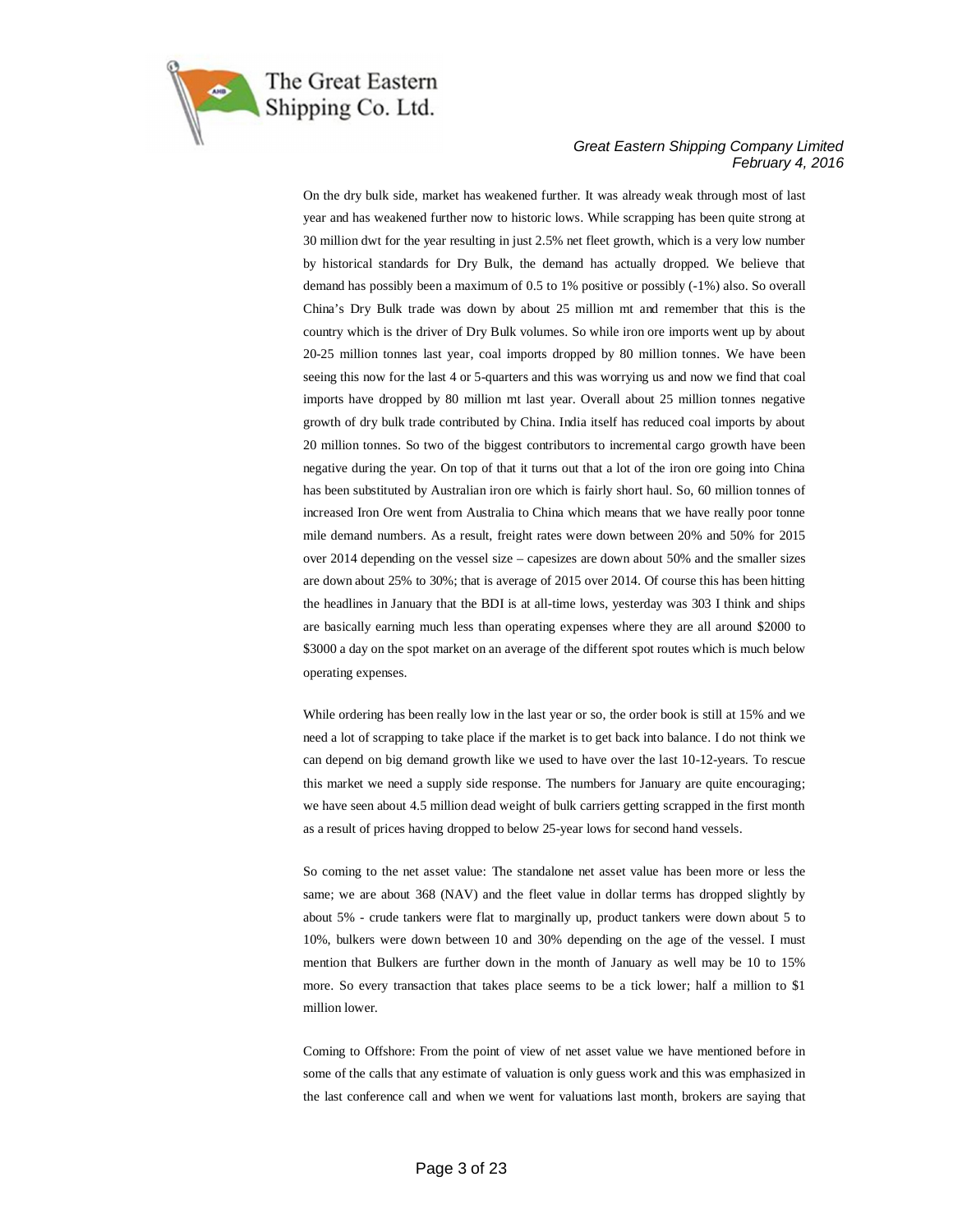

they cannot provide a valuation because the market is so illiquid and there are zero deals reported for any modern assets. Therefore we are not in a position to provide valuation for the Great Ship Fleet and therefore we are not declaring a consolidated net asset value. However, I must mention that the last valuation that we got for that fleet was about a billion dollars for all the offshore assets put together including the rigs.

In the Offshore markets, E&P spending is down about 25% last year and probably the worst drop since the 1980s, and for the first time since the 1980s also we are likely to have 2-years of negative growth and this has last happened in '86 and '87 and people are estimating may be 20% further drop in 2016. So as a result of this, utilization levels are just terrible and the estimates are only 60% of rigs are employed and only 50% of supply vessels are employed on time charters and we can see this when we are looking for employment for our idle vessels. We currently have two vessels which are idling. One of our MPSSV which came off contract in October and one PSV which came off contract in November are currently idling. We also have a 3rd MPSSV which came off contract in January but she has got a contract starting April and until then we could look for some work but it is unlikely that we will find any work, so the utilization is likely to be low for that.

The one bright spot is that we have got a 3-year contract in India for our rig Greatdrill Chitra which is scheduled to come off a previous contract next month, and we are happy that we have got it because focus now is going to be on contract coverage in this market. Among all our assets in the Offshore business, we have more than \$500 million contract backlog, against which we have a net bank debt that is net of cash of about \$330 million. I mentioned that we have two vessels which are currently idle and looking for employment. In the first half of 2016, that is up to June 2016, we have seven more vessels coming off contract, some of them could get rolled over, but as of now we have no further employment for those. We are of course bidding them in different tenders for different businesses, but as it stands those seven vessels have no employment lined up after their current contracts. I must mention that this is the time when we will see, and we are seeing in a small way, the value of superior operating capability. We are preferred service providers. When all else is equal when there are two vessels competing who may be willing to take the same rate, we are seeing a clear preference for us in some of the markets because of the operating track record which we have built up and the comfort that the oil companies have with our quality and safety systems and the quality of our ships. So that we hope will help us to get better utilizations along with having a good home market which India is.

Coming to Dry Docks: In Q3 we had three Dry Docks and we have four in Q4, all of which are bulk carriers. In offshore, we have two very minor surveys which have to be done. So there is hardly any expenditure on those.

The balance sheet continues to be very strong; our net debt stand alone is at around \$80 million equivalent and the consolidated net debt is just under \$400 million. These have been discussed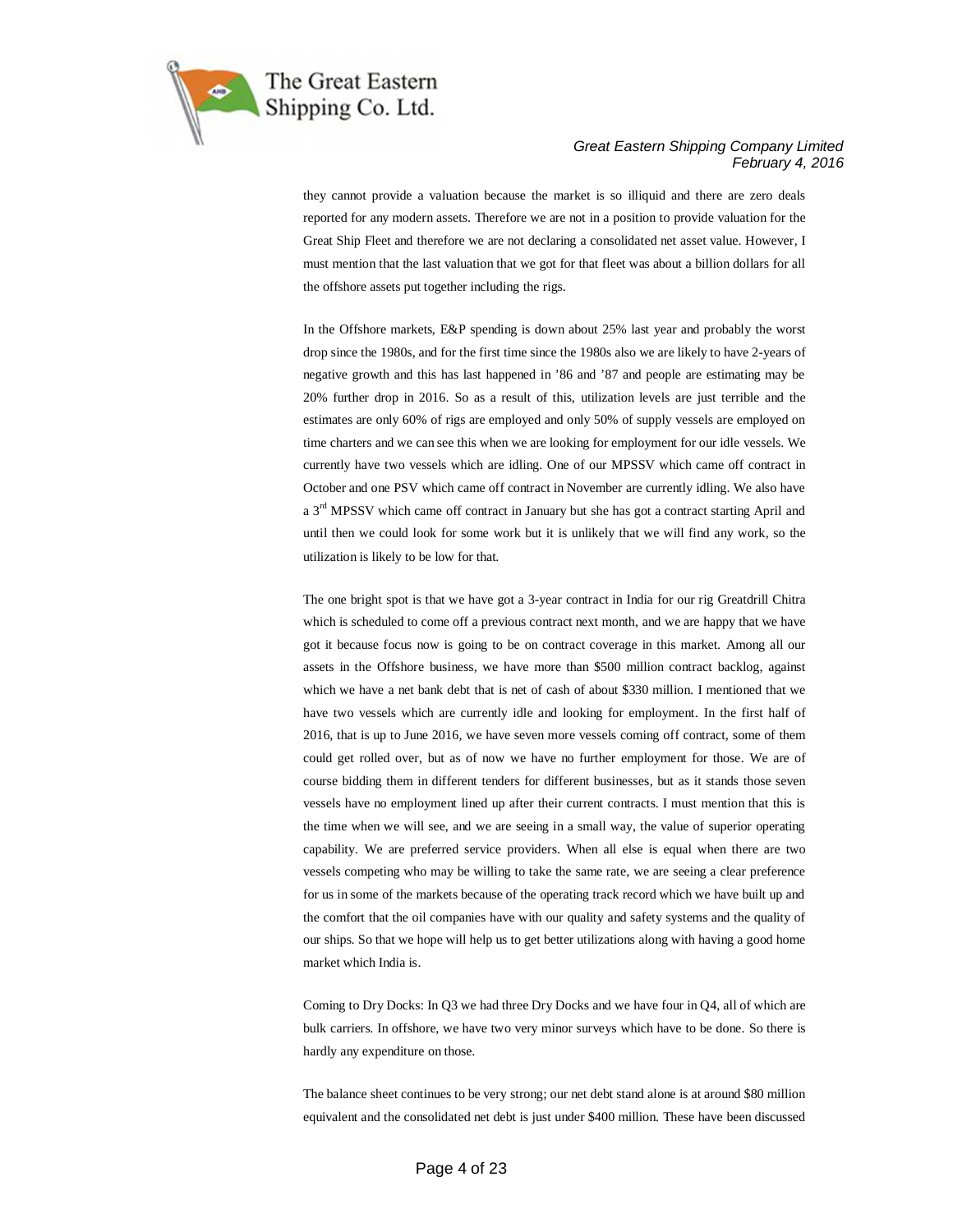

in the past; this is not the number which appears in the balance sheet or the press release because the accounting for some of the debt which we have swapped from rupees to dollars shows them under current liabilities rather than debt. But if you take those as part of the dollar debt, our net debt standalone is about \$80 million and consolidated is under \$400 million.

So now I would like to throw the floor open for your questions, I am sure we will have an interesting discussion on the markets.

**Moderator**: Thank you very much. We will now begin with the question-and-answer session. The first question is from the line of Vikram Suryavanshi from Phillip Capital. Please go ahead.

**Vikram Suryavanshi:** Basically, we have seen Dry Bulk index, I think at the lowest point in whatever human memory is there. So, what will be our strategy? We will be very cautious sitting on cash to survive the period looking at operating cost or we will go and buy some assets?

- **G. Shivakumar:** Yes, there seems to be a little bit of a problem in Dry Bulk and it seems to be on the demand side. It might well be a structural problem that China is actually going to enter a slower growth pattern or their growth in the last couple of decades has been heavily infrastructure and investment focused and if that is going to change then it really changes the outlook for Dry Bulk. So we need to be very careful about that. The one thing which I did not mention is that we fixed out a couple of our dry bulk vessels on 1-year contracts, again the rates are not great but we are just ensuring that they have employment and not too much waiting because that is another factor which is kicking in these days. So we need to get a little more confidence that this is not a structural downturn but a cyclical downturn and the asset values have really shaken all the market participants because we are now looking at 5-year-old Panamax bulk carriers valued at \$12 million, which were probably \$23-\$24 million a year ago and these are numbers which have not been seen at least not for the last 25-years. So we are in wait-andwatch mode when it comes to Dry Bulk Carriers. So far it has paid off because every transaction is half a million or 1 million lower, so we are just waiting for now. We think this is not the time to do any purchases in Dry Bulk.
- **Vikram Suryavanshi:** What is the current order book as a percentage of fleet in Dry Bulk, and probably if you go by 30-35 million DW scrapping every year, will that be like a limit or we can go slightly higher also looking at the shipyard capacity to scrap and all that?

**G. Shivakumar:** I do not think the scrapping capacity is a big constraint, at least we do not think so. We think that scrapping can happen, about 40 to 50 million deadweight in a year. So that is one thing. Second, the order book is about 15%, so we are talking about 110 to 115 million deadweight of order book. If you do not have demand growth, then you need to have negative supply growth to balance the market. We think the overhang is probably 4-5% of the fleet already. So you need to have negative supply growth in order to take out this overhang. That might take a couple of years and our base case assumption is that demand is flat or marginally down. So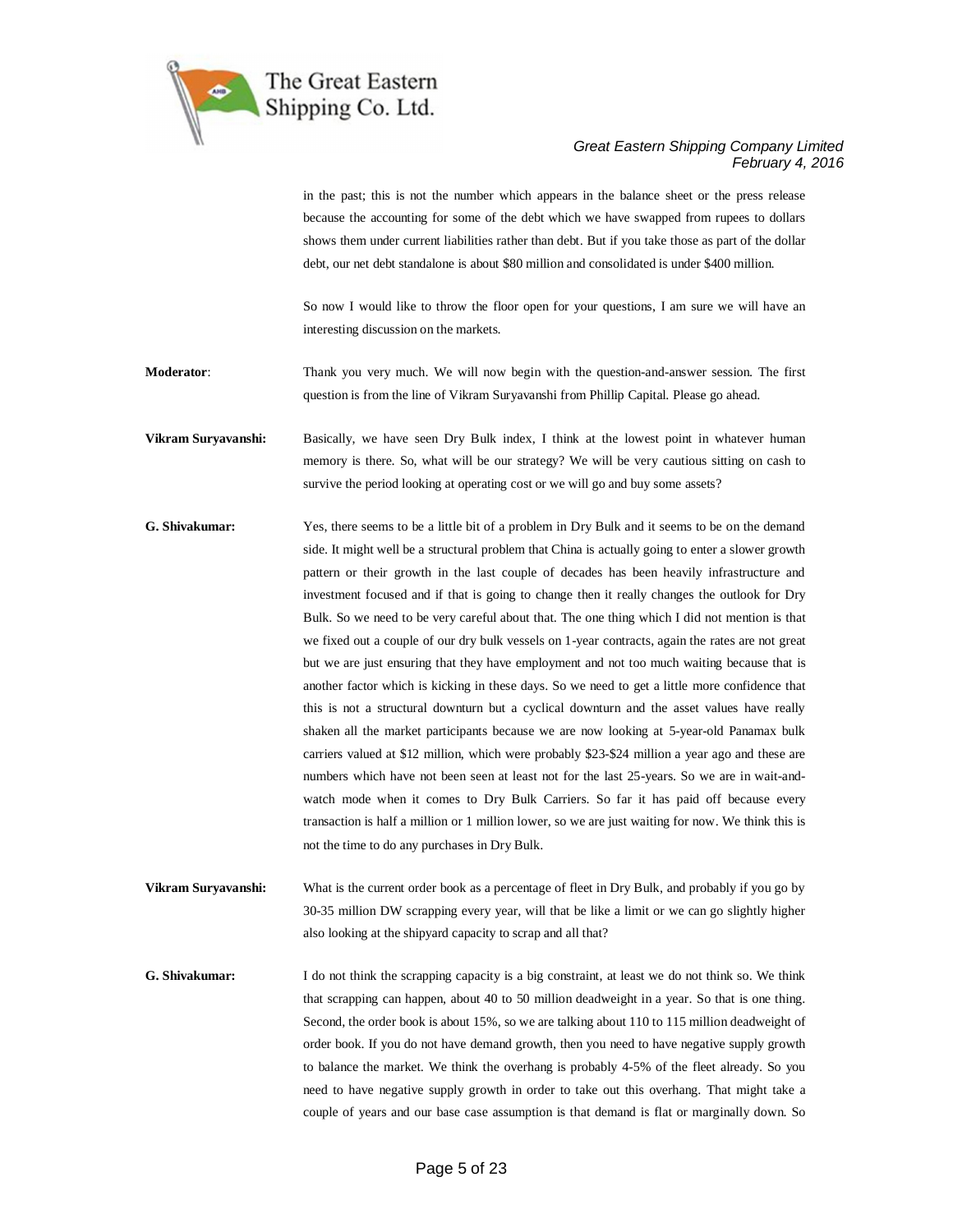

you need to have a couple of years where scrapping is higher than deliveries. So let us take orderbook of 110-115 million deadweight. Now even if you assume 20% to 30% cancellation rate which is fairly aggressive but let us still assume a 20-30% cancellation rate, then we are talking about 75 to 80 million deadweight being delivered in the next 2-2.5-years. You need to have at least 100 million scrapped in the same period, so you need younger vessels, more modern vessels to get scrapped. For instance, you may need to have all cape sizes which are 15-years and above scrapped in order to balance the market or you may need all Panamaxes which are 18-years plus scrapped in order to balance the market. So you need a big scrapping response over a significant period of time. Last year we had very strong scrapping numbers in the first half of the year – we had some 20 million deadweight of scrapping and then in the second half of year only 10 million deadweight was scrapped and we finished the year at just under 30 mn dwt. So you need consistent scrapping through the year and you need to finish at 45-50 million deadweight of scrapping for a couple of years in order to balance this or have any hope of balancing this market. We are not even pricing in negative growth in the Dry Bulk trade or in demand which would put even more pressure on this.

- **Vikram Suryavanshi:** But I think a similar situation is also emerging in jack up market at 60% utilization. Again probably I think more than 100 or 128 would be an order?
- **G. Shivakumar:** That is correct, yes, both the markets are sort of similar but one thing on the offshore market is that it is more oil related which is not necessarily a China story. So you could have oil bouncing back with supply constraints coming and let us say that there is suddenly some supply outage, basically oil prices dropped due to 1.5 to 2 million barrels per day of surplus capacity and that could easily disappear if you had any geo-political events. It could also disappear from shale oil production coming down because it is just not viable at current oil prices. So you could have it bouncing back to \$50-60-70 per barrel, though that is not our base case but we think 50 is a reasonable number and maybe there will be activity picking up in exploration and production and you could have demand picking up again. In the meantime you also need to have a lot of scrapping of old units of old jack ups. As you know there are probably 150 working old jack ups which need to be removed. So that has to happen as well. Then of course you have the 110 or 120 jack up units which are on the order book. A lot of those we hope will not deliver into this market.
- **Vikram Suryavanshi:** The impairment we have provided in this quarter is mainly because of Dry Bulk Vessel?
- **G. Shivakumar:** Yes, it was for one Dry Bulk Vessel.
- **Moderator:** Thank you. The next question is from the line of Himanshu Upadhyay from DHFL Pramerica Asset Managers. Please go ahead.
- **Himanshu Upadhyay:** We had this jack up rig which was going out of order in this quarter. Has it been re-deployed or have we got a contract?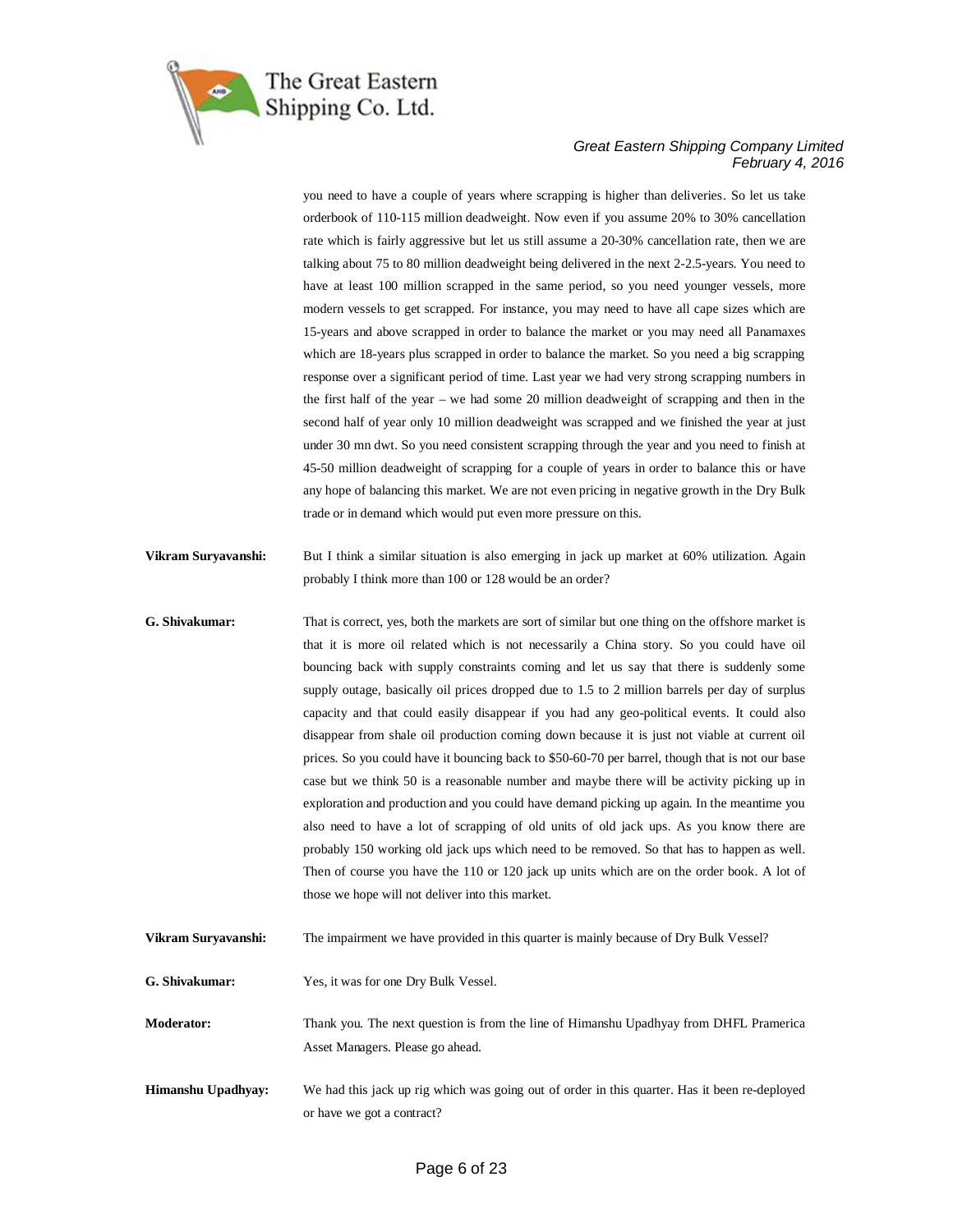

- **G. Shivakumar:** I mentioned that earlier when I was speaking; we have got a 3-year contract for that asset, so she is coming off the previous contract within the next 1-month or so, and then she will go and do a little bit of work and go into the next contract.
- **Himanshu Upadhyay:** When we see the coverage status, it says 91% of fleet operating days?

**G. Shivakumar:** Yes, because she will come off contract in March and she has to do a little bit of work before she goes on to the next contract.

**Himanshu Upadhyay:** Again, it will be with ONGC only?

**G. Shivakumar:** Yes, it is operating in India on a 3-year contract.

- **Himanshu Upadhyay:** What type of charter rates are we seeing the market reduce let us say in jack up segment? What would be the general extent of lower rates that we have seen in or we are going to see in jackup and again the new offshore, say, AHTSV or PSV, whatever rates we are doing, how are the rates down or what would be the… ?
- **G. Shivakumar:** On jack up pricing, on a like-for-like basis, rates between a similar jack-up fixed in 2014 or a modern jack up for a 3-year contract are down about 30% to 35% and for supply vessels they are down probably 20-25%. I am talking about contracts in India like-for-like. So again to look at other regions is really tough because you do not know what are the specific conditions or the cost structure or the tax structure. So I am looking for like-for-like in India for a 3-year contract.
- **Himanshu Upadhyay:** So what we bought was currently a product carrier. So again, we are comfortable there only or how the outlook would be from…?
- **G. Shivakumar:** Yes, we were looking for where you can find some pockets of value and it appeared that there was a little bit of value in product tankers. So crude tankers were a little outside of what we thought was a reasonable value at the time that we were looking at it. So we did not want to add to the crude exposure, in fact, we reduced that exposure by fixing out two of our ships on charters. So this is where we thought there is a little bit of value and therefore we invested in it. Also, we saw a reasonably good ship and we thought we should buy that.
- **Himanshu Upadhyay:** We had the three Dry Bulk Ships on order. So, I was just seeing your presentation of January. So, have we delayed that to 2018? The last ship would be the first half. The payment would be paid right in this year only because it does not show any payment to be done in FY18, so, all payments would be done in FY17?
- **G. Shivakumar:** No, it will have the normal payment terms, so the last installment will be on delivery, if it is not showing that, then we will correct it, but the payments are depending on the milestones in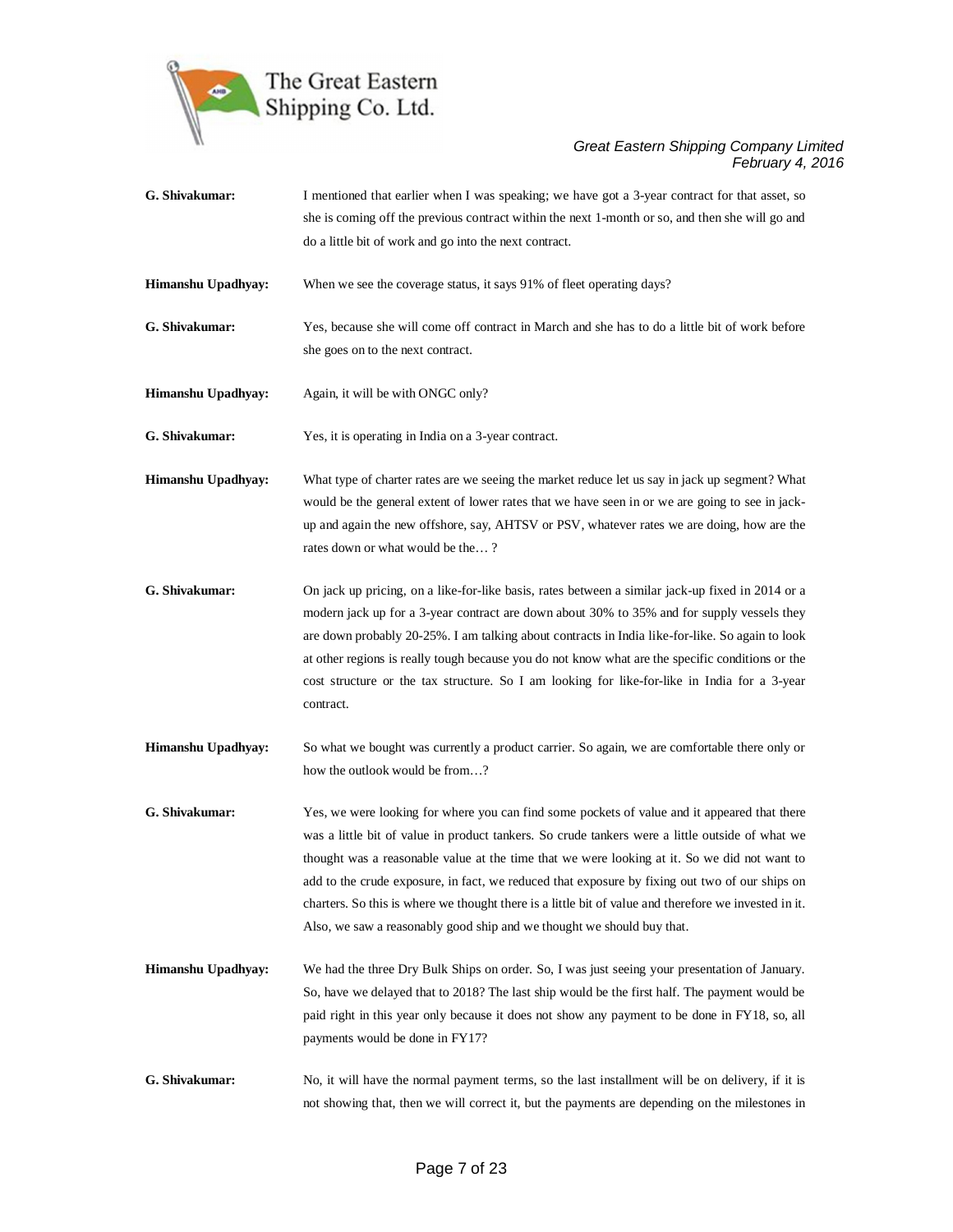

the construction. So that will go according to the construction of the vessel, if it is delivering in 2018 then all those milestones will normally be delayed accordingly.

**Himanshu Upadhyay**: The new Product Tanker order which we had, so will that come in this quarter only?

**G. Shivakumar:** Yes, we expect it to come sometime in March or April.

**Himanshu Upadhyay**: From here on, how are we looking at capital allocation because most of the segments are in trouble?

**G. Shivakumar:** Yes, not yet the Tanker segment. Yes, we are not going to be investing in a hurry in any of these. Nothing looks really tempting. I am not talking about our business alone, but general economic scenario looks very uncertain. So we are not going to be in a hurry to make any significant capital commitments as of now.

**Himanshu Upadhyay**: We have generally loans which are US dollar denominated. With interest rate going up in US dollar, generally our rates also tend to go up, means LIBOR plus something whatever we pay, so how… ?

**G. Shivakumar:** Yes, but 60% of our portfolio on a consolidated basis is fixed, remaining 40% is exposed to spot LIBOR.

**Moderator**: Thank you. The next question is from the line of Abhijeet Dey from BNP Paribas. Please go ahead.

**Abhijeet Dey:** Just wanted your comment on the outlook for 2016 for both crude tanker as well as the Product Tanker market?

**G. Shivakumar:** On crude tankers we are expecting fleet growth to be 4-5% this year and Product tankers to be about the same as last year, so that is still a high number. I cannot put a number to freight, it is really tough to put a number on what you could earn, but our expectation is that we would probably end with lower earnings in 2016 on an average in the spot market than in 2015. 2015 of course was a very strong year for both but our outlook is that there will be some softening in the market. A couple of factors going into that – one is last year you had the impact of big increase in demand over the previous year which is 1.8 million barrels a day of demand growth, you also had a big increase in supply over the previous year which was 3 million barrels a day, this year you are not going to get the 3 million barrels a day. Supply growth – even if Iran comes in, etc. – adds to the trade. However, it is not going to be more than a million barrels a day overall supply growth; and demand, most agencies are forecasting will be somewhere between 1 and 1.25 million barrels a day which is not huge. So we do not expect that it is going to be a very strong year. It will be a good year, still profitable we believe, but nowhere as good as last calendar year.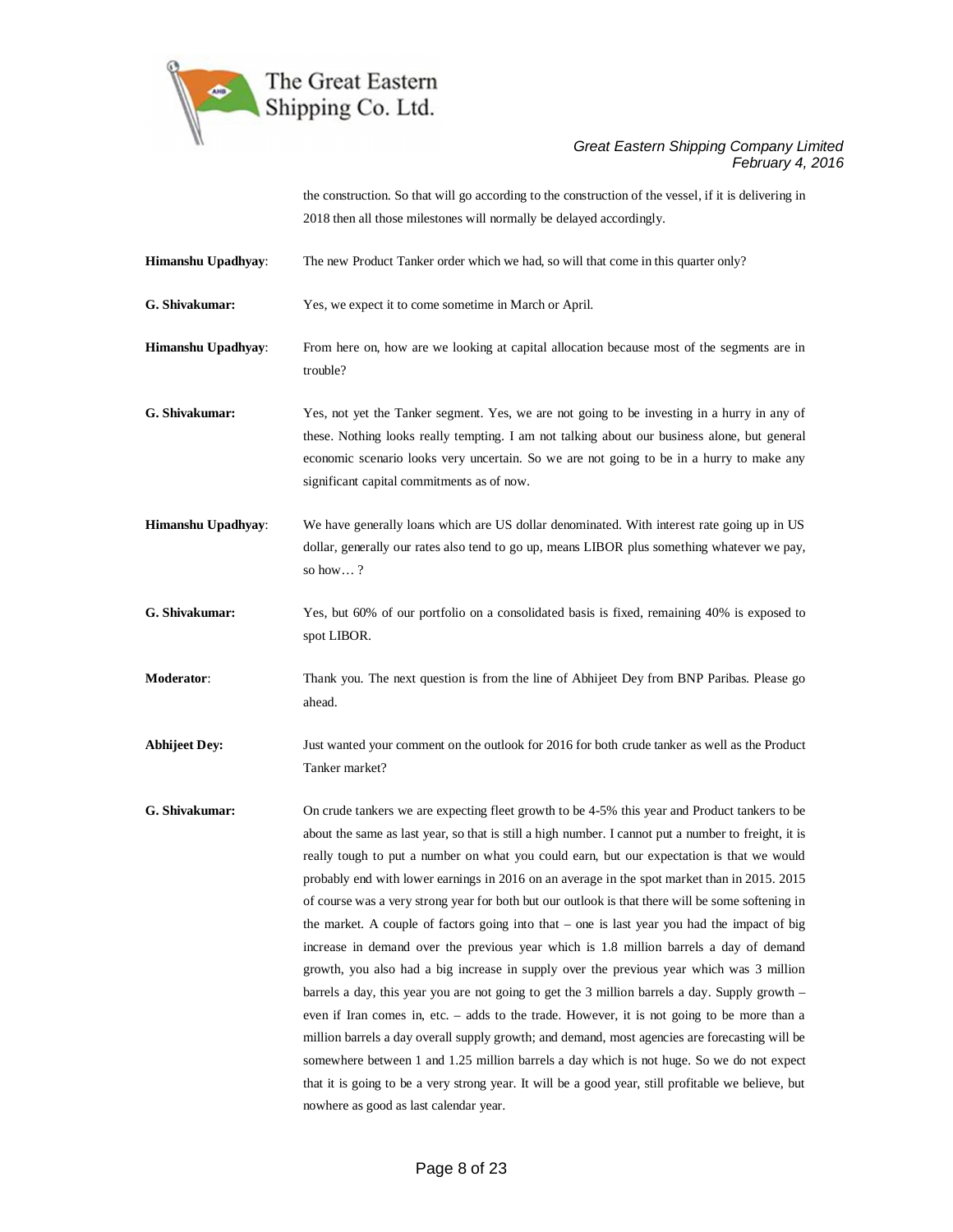

**Abhijeet Dey:** Do you think demand for storage will go up this year compared to the ones...?

**G. Shivakumar:** That is a little bit of a wild card. We do not know how it is going to play out because there is a problem, so if refineries are pumping out, so there are two areas where you could have storage -- one is if we continue to oversupply the crude market and there is no place to store, we are coming close to what they call tank tops in a lot of areas for crude, so which means that if you need to pump out more crude oil and send it out from let us say the Middle East that needs to be stored somewhere and there is no place to store it on land which means that you need to store it on the ship. So that could lead to demand. As it stands today commercially that is not necessarily viable but again if you get low freight rates, which currently you can do VLCC at say \$30,000 a day, then you might be able to justify storage commercially but on a long-term basis you cannot. So these things just depend on these unpredictable decisions. The producing nations can just keep pumping out more and more crude oil and there is no demand which means that you have to store it somewhere and which means that a lot of ships can get pulled into just storage. So it is really unpredictable and nobody can call that. For instance, we would not have been able to call that OPEC would suddenly decide that we will pump out million barrels a day extra even if it causes the price to collapse and that has what really turned this Tanker market. So these markets depend on things like that which are not real easily forecastable. Similarly, if refineries keep processing crude oil and pushing out refined products - this year we saw that there is lot of gasoline demand growth but not that much diesel demand growth – it means that diesel is getting produced and not necessarily finding a buyer and going into stock, and while some of that stock is onshore, some of it is going on to a ship and looking for a buyer and that ship is getting tied up for a long period of time. So these things happen. But at some point they may say we are just not going to produce this if we cannot find a buyer which means then the gasoline cargo has gone and the diesel cargo has gone too. So it could swing either way. That is a really tough one to call because then you are looking at the psychology of the guy who is producing it.

**Moderator:** Thank you. The next question is from the line of Vikas C from Franklin Templeton. Please go ahead.

**Vikas C:** Just a question on the storage economics that you were mentioning. So can you take us through an example because the curve for crude still seems quite steep, right? You still see 55 4-years out, 5-years out. So, one would think that economics make sense.

**G. Shivakumar:** Yes, let us look at this number. I am giving you a very rough number, so let us look at a 1-year Contango and let us call the base price \$35 a barrel. Let us say a 1-year Contango is \$10, I think it is some \$8, but lets take \$10. Lets take VLCC - so the difference between your purchase price and your 1-year forward sale price can be \$18 to \$20 million. So now let us look at the cost structure. Interest of course is very minimal these days and anyway the value of the commodity itself is low. So you are talking \$70 million (value of cargo) even if you price it at say 2% or let us say 3% you are talking \$2.1 million (finance costs). The time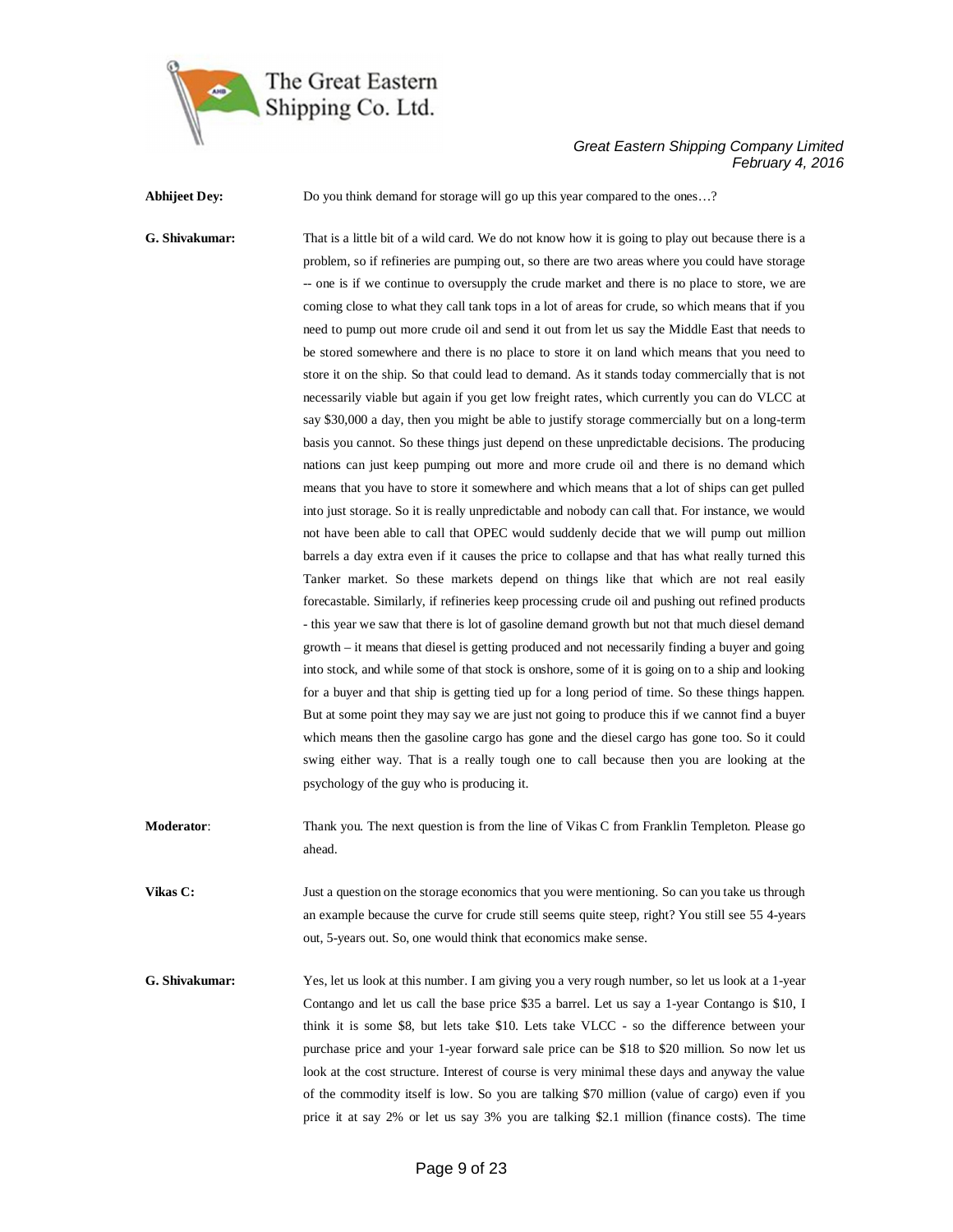

charter rate for that vessel is \$50,000 a day, now if you do a 1-year charter, it is probably \$55,000 a day but let us say \$50,000 a day, that is \$18 million in the year. So you are not left with a margin, you have got \$18 million, you have got \$2 million cost of funding or let us call that \$1 million, let us say you got really cheap funding, you are one of the traders and you have got cheap lines of credit. Okay. You have still got only \$19 million at \$50,000 a day and I think you may not manage to get \$50,000 then you got insurance cost and you have got fuel cost, fuel cost of course is not too high these days, you just need may be \$2000 to \$3000 a day for fuel which is about a million dollar if you take \$3000 a day you are talking a million dollars in a year.

**Vikas C:** Basically you are saying the one-year contango has to be more than 10?

**G. Shivakumar:** You need about a dollar a month contango on average at the current VLCC time charter rates. Now, if you say that the crude tanker market is a little oversupplied, it is not as tight as it today and you go back 2-years, 2-years-ago you could have managed to get VLCC may be at \$30,000 to \$35,000, then that changes the economics because you knock off \$20000 a day, that is \$7 million gone from your cost base. If we can get it at \$30,000 a day then you have got some margin to play around with...of course today I am told that contango is about \$7.5-\$8 for the year. So you are talking about \$15 to \$16 million gross margin from which you have to take all these out, you have to take out the cost of your ship. So it is just not workable now. So on 1-year basis it is not working out, right. But now let us come to a 3-month basis. You cannot do a 3-month time charter but there are voyages which take 3-months. So current pricing for a voyage which would take 2 to 3-months is running at \$30,000 a day. So now you have got a little bit of a chance here and you have got \$2.25-2.50 for 3-months which is Contango between spot price and three months later. So you can make \$4.5 million in that as a margin. Your short-term charter on that VLCC because the market happens to be soft, you might land at about \$35,000-40,000 a day. Then it might make sense because your cost of the ship is \$3.5 million, you are making a gross margin of \$4.5 million between the spot and the forward price, then you could think of doing that.

**Vikas C:** All of these deals are practically back-to-back? So the guy...?

**G. Shivakumar:** Yes, you can do this easily back-to-back, these are very liquid markets, you can sell 3-months forward very easily, you can buy spot and you can fix a ship very-very easily. Again, you need to find a ship which is willing to do storage, we are not normally very enthusiastic about storage because there is maintenance issue when you stand in one place for two-three months, but it can be done. So, these are very easily executable if you can make the commercials work.

**Vikas C:** Would there not be a discount for some of these storage vessels because they do not have to move, they can be older vessels as well?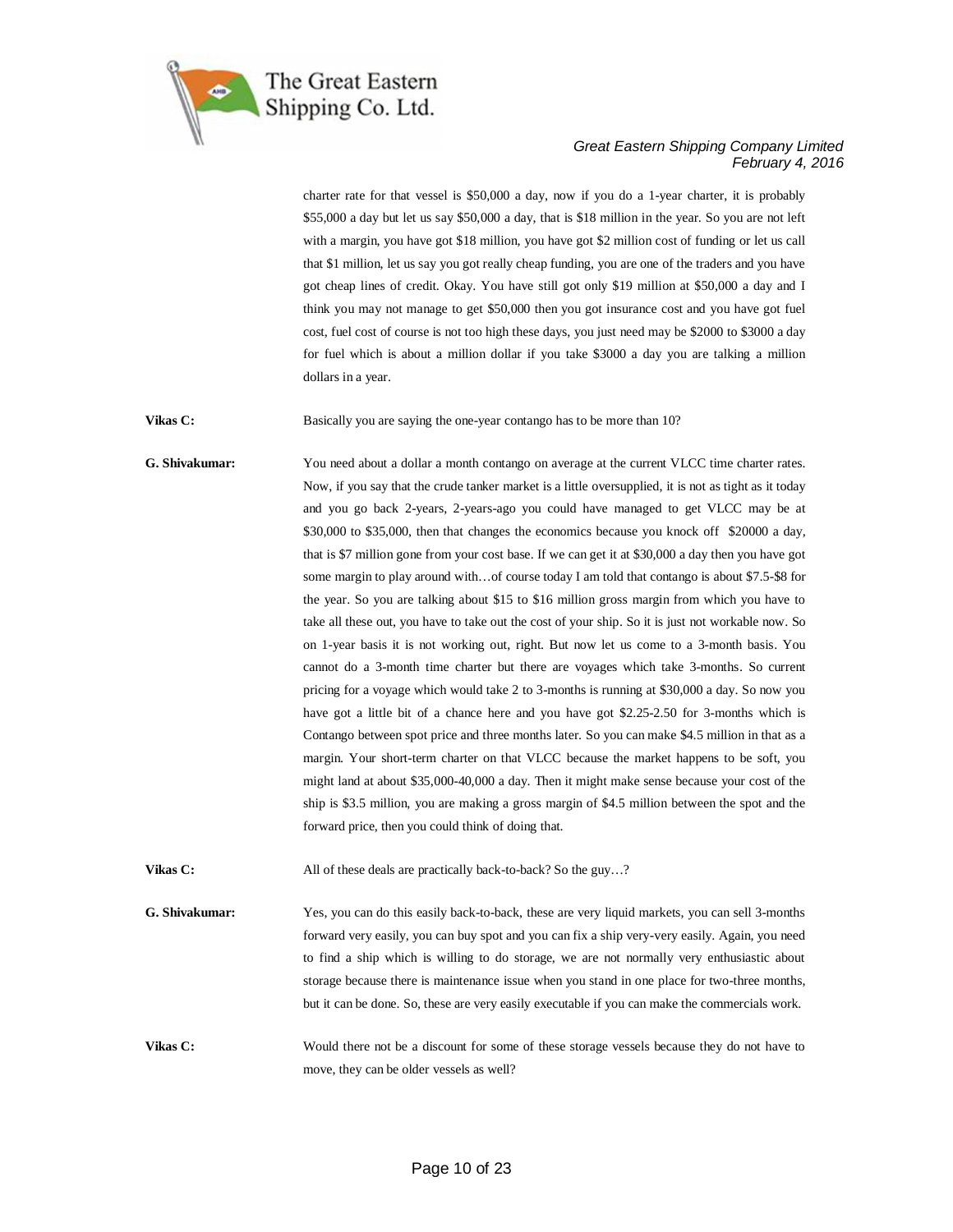

| G. Shivakumar: | Yes, you can have older vessels. That is one thing. But you generally have to pay a premium to<br>take a ship for storage. As I told you, we are not enthusiastic about storage. What happens<br>when you stand in one place, is that you get the marine life sticking to the hull of the ship and<br>that affects you in your next voyage. So your efficiency of movement is impeded and therefore<br>your fuel consumption for the future till such time you get all that cleaned off is going to be<br>worse. So we need to be compensated for that. So we would normally ask for a premium to<br>give a storage option. Unless you got an old ship and you do not have too much options in any<br>case, then you would say, okay, take the storage.                                      |
|----------------|----------------------------------------------------------------------------------------------------------------------------------------------------------------------------------------------------------------------------------------------------------------------------------------------------------------------------------------------------------------------------------------------------------------------------------------------------------------------------------------------------------------------------------------------------------------------------------------------------------------------------------------------------------------------------------------------------------------------------------------------------------------------------------------------|
| Vikas C:       | Last year you also would have fair amount of crude going into the strategic storage in China<br>and other places. Is that not sort of an endless bid? They can keep creating space for crude,<br>because it is easier than buying crude assets outside?                                                                                                                                                                                                                                                                                                                                                                                                                                                                                                                                      |
| G. Shivakumar: | Yes, you are absolutely correct. It is not as easy to execute because we have been trying to do<br>this in India for a few years and we manage to do one storage facility I think. But yes, China<br>has I think about 100 million barrels of SPRs coming in over the next year. So that is another<br>100 million barrels which could easily go into Chinese petroleum reserves which is good for<br>the Crude tankers today.                                                                                                                                                                                                                                                                                                                                                               |
| Vikas C:       | Which can take, you are saying 0.3 million barrels per day?                                                                                                                                                                                                                                                                                                                                                                                                                                                                                                                                                                                                                                                                                                                                  |
| G. Shivakumar: | Yes, it is not bad. A little bit of that helps. If it is there, they probably fill it because these are<br>cheap prices and it makes sense to do it. As you said rather than buying some assets abroad<br>you might as well take it and keep it under your control.                                                                                                                                                                                                                                                                                                                                                                                                                                                                                                                          |
| Vikas C:       | What is your estimate of addition to storage as in strategic reserves last year?                                                                                                                                                                                                                                                                                                                                                                                                                                                                                                                                                                                                                                                                                                             |
| G. Shivakumar: | We probably put it at about 100 million barrels to SPRs but commercial inventories themselves<br>in crude oil went up in OECD countries again, so these are the ones which get reported on a<br>monthly basis and we have got data up to November. That probably went up about 140-150<br>million barrels over the year.                                                                                                                                                                                                                                                                                                                                                                                                                                                                     |
| Vikas C:       | They are topping out as per your comments?                                                                                                                                                                                                                                                                                                                                                                                                                                                                                                                                                                                                                                                                                                                                                   |
| G. Shivakumar: | Yes, the reports are a lot of the regions are topping out. I think most of the spare storage<br>capacity is in the US. The reports we saw was that Europe is sort of topping out. On the<br>storage side, it is not just the commercial storage. Often it is a forced storage which is<br>happening, which is that the ships are getting cargoes, that are looking for buyers and so are<br>ending up holding the cargo for longer periods of time. Anecdotally, when we see ships which<br>are going from the Middle East to Europe with refined products, which would normally just<br>take the Suez Canal because that is the shortest route, a lot of these people are saying, do not<br>take the Suez Canal, go all the way round the Cape. First, because of the cost of transiting is |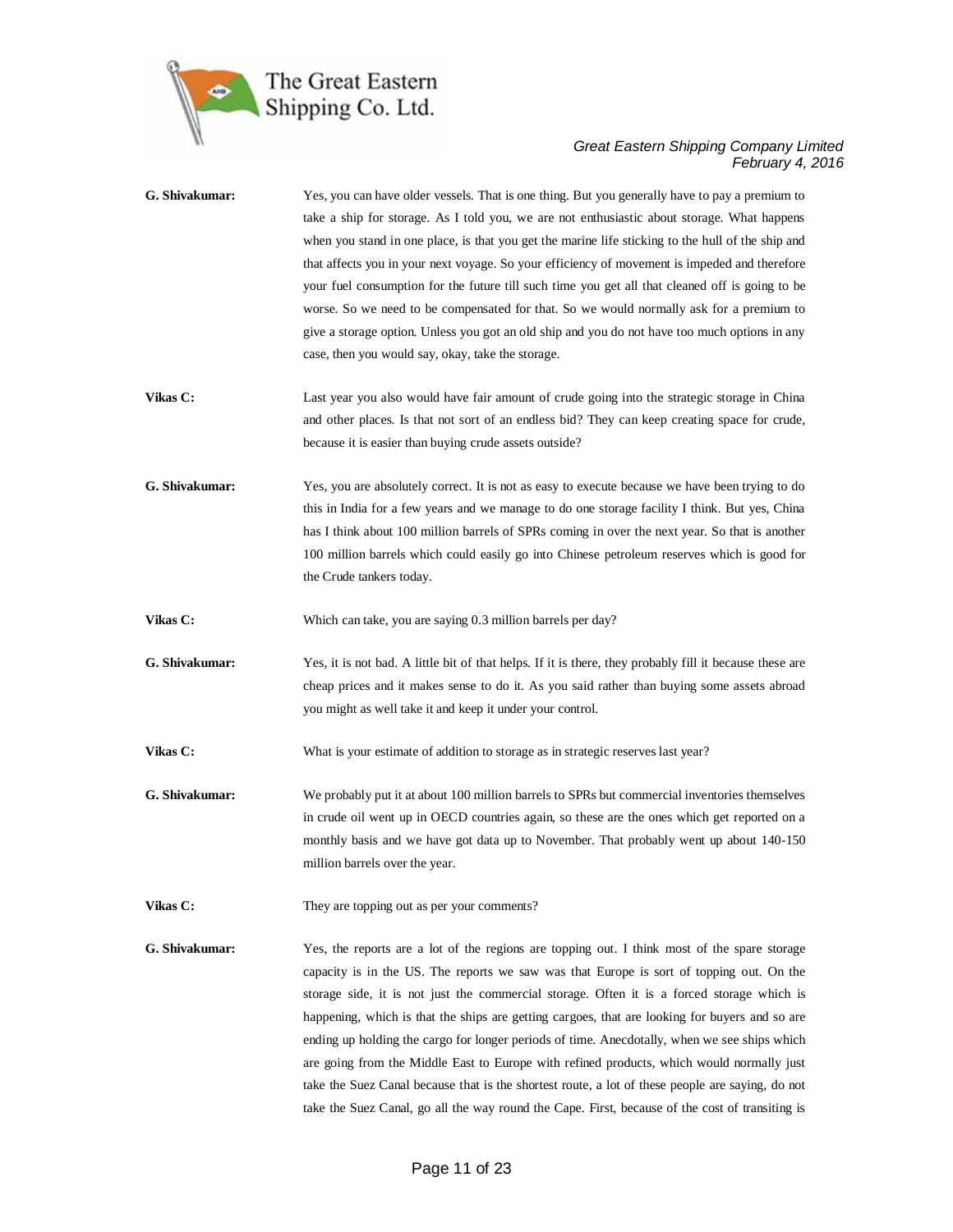

low due to lower fuel prices. Second, I suspect that it also gives them more time to find buyers at the European end which just pulls in surplus capacity. It is good because it pulls in some of the capacity of the ship. It is just taking 10-days extra to do that voyage. These are the kind of things that we are seeing. There are some inefficiencies in the market which are also helping to tighten the tonnage supply in the market.

**Moderator:** Thank you. The next question is from the line of Christopher Noronha, he is an individual investor. Please go ahead.

**Christopher Noronha:** I just had a couple of questions. We touched on this briefly last quarter and the Congress over here has now authorized the export of crude oil, and I understand a couple of shipments have gone from the US. Is this at current prices an opportunity for the company?

- **G. Shivakumar:** Yes, it could be an opportunity in the sense that the more oil is transported the better it is for us in terms of demand. May be we would not be participating but some ship will be participating and every little bit of additional demand is good. But we have not quite figured out how the trade routes and the trade pattern will be. Broadly, we would say it is good if oil starts coming out so it could travel both ways. What is happening was that refiners in the US had sort of captive base of supply, in the sense US crude oil producers could only sell to mostly to US refiners because they could not export it. Therefore, the advantage of pricing was with the US refiners which meant that US refining was very robust and making a lot of profits and exporting a lot of product which was very good for the Product Tanker trade. What this could do is that the refiner no longer gets this cheap because if he does not offer a lucrative enough price or a reasonable price, the crude oil producer says, "I am going to send this crude overseas, I do not need to sell it to the refiner in the US." So it might be that the crude tanker is taking away trade from a product tanker. It is all a little up in the air now. We will get a clearer picture once it happens in some reasonable quantities. So cautiously optimistic….
- **Christopher Noronha:** It made quite a few headlines this year, which is why I brought it up. I have a question, in the last annual report ended  $31<sup>st</sup>$  of March last year, you had an unhedged foreign currency position. Can you elaborate on that in terms of… I am not sure I understand the wording in the balance sheet? It is on Page #102 I think of…

**G. Shivakumar:** This is a slightly technical definition of what is unhedged. Anything which is currency other than our home currency it is treated as unhedged. We do not treat it as unhedged because our flows and the charter rates that we get are in dollars. Almost all our liabilities are in dollars, even the rupee loans that we have taken have been swapped into dollars. So we have an entirely dollar liability profile apart from our equity of course and we have a dollar asset profile along with our revenues and we have Rupee and dollar bank balances. Dollar bank balances are little higher than rupee bank balances currently. We do not really have an unhedged exposure, in fact, we would say we have the opposite unhedged exposure which is that we have more dollar assets than dollar liabilities because the value of our fleet is \$700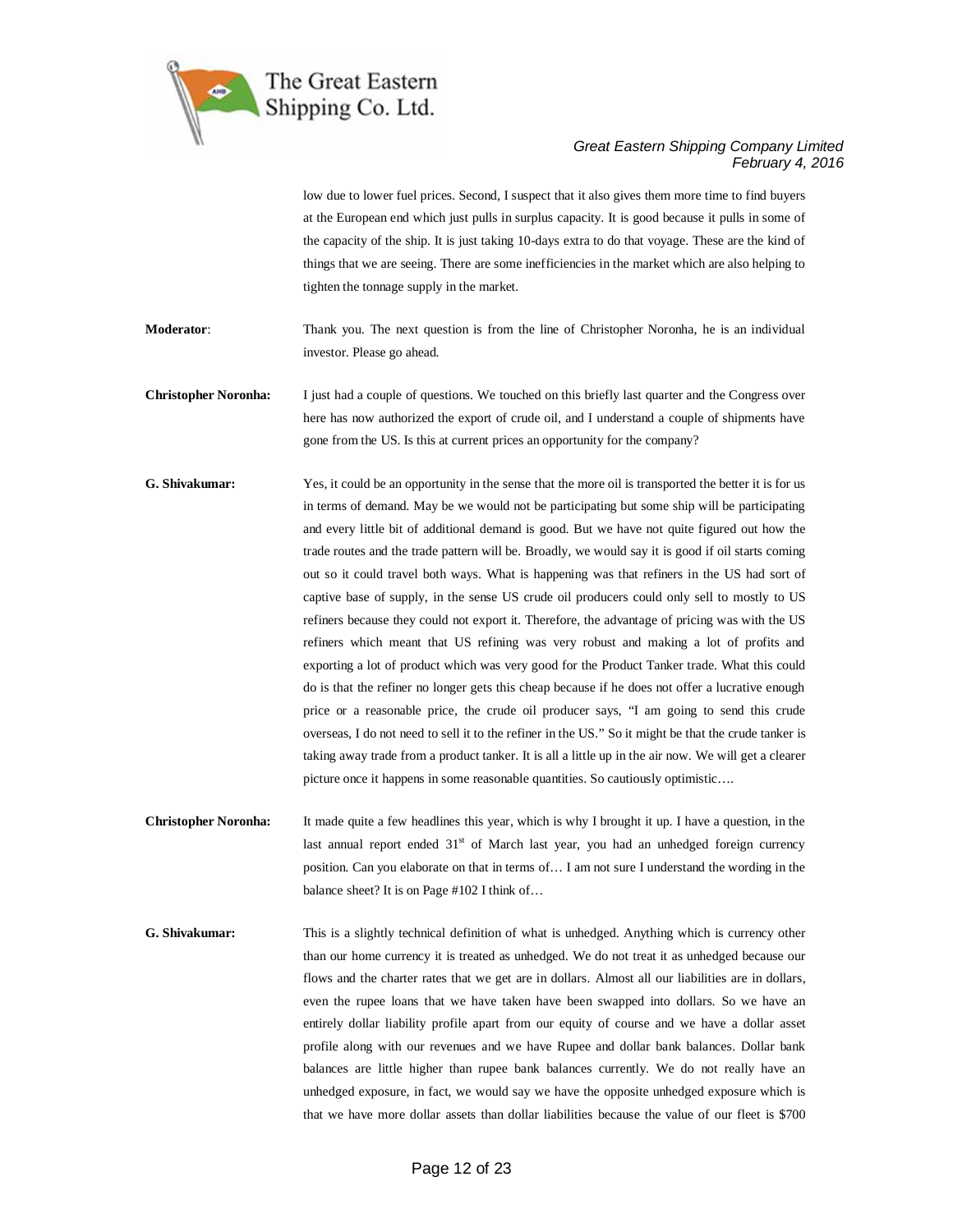

million, value of our cash is \$250 million, that is \$950 million. I am talking of Great Eastern Shipping standalone against which the value of our dollar liabilities is \$550 million.

**Christopher Noronha:** I think on a consolidated basis, you had mentioned \$1100 million?

**G. Shivakumar:** On a net dollar position it is probably \$900 million or so. Yes, we have dollar debt of about a billion dollars. We do not know what the asset values in offshore are, but if we take them at the last assessment which was about a billion, we are talking \$1.7 billion assets and we are talking \$300 plus million of cash. So the number you have is right about a billion.

**Christopher Noronha:** In practical terms, you are fully hedged?

**G. Shivakumar:** We have a largish asset side exposure to dollars. If the question is are we better off as a company by rupee depreciating or appreciating, we are better off by the rupee depreciating. So 68 going to 75 is better for us than 68 going to 60 in terms of net asset value, in terms of general profitability, etc.

- **Christopher Noronha:** Have you all given… I am sure you have, but in terms of increasing your exposure to gas carriers with huge infrastructure coming in your new holdings and other US ports and also the gas coming out of Qatar and Australia, have you all given thought to increasing your exposure to gas carriers?
- **G. Shivakumar:** We have exposure to one gas carrier, but I do not think that is the type of gas that you are referring to. We have an LPG carrier. That market has been doing exceptionally well for the last couple of years. We wish we had a dozen of these, but I think you are referring to LNG. The LNG business is doing extremely badly. It is a very long-term business, so these are 15 to 20-year contracts which produce a fairly weak return on equity and does not give us the benefit of doing… we think among the things that we are good at is timing market cycles well and LNG ship does not give you any benefit of that because you buy it, you are locked into a 20 year contract, you run the ship and you take your return which may be 6-7-8% whatever that is. We think that if we were to produce 6% return, our shareholders may not be very happy. So we would like to try for a higher return and not lock it… and those are big assets in the sense that those are \$200 million ships each. So we are talking at least \$40 million of equity in one of those ships. We do not think it makes sense to take out capital from the rest of our business and put it in one of those because we cannot afford to put \$40 million at a single digit yield. So that is not a business for us. We have looked at it a couple of times, we have bid in some businesses but it never produced a huge return really. You need to really have low cost of capital to be excited by that business.

**Christopher Noronha:** The infrastructure itself is taking up a lot of resources over here?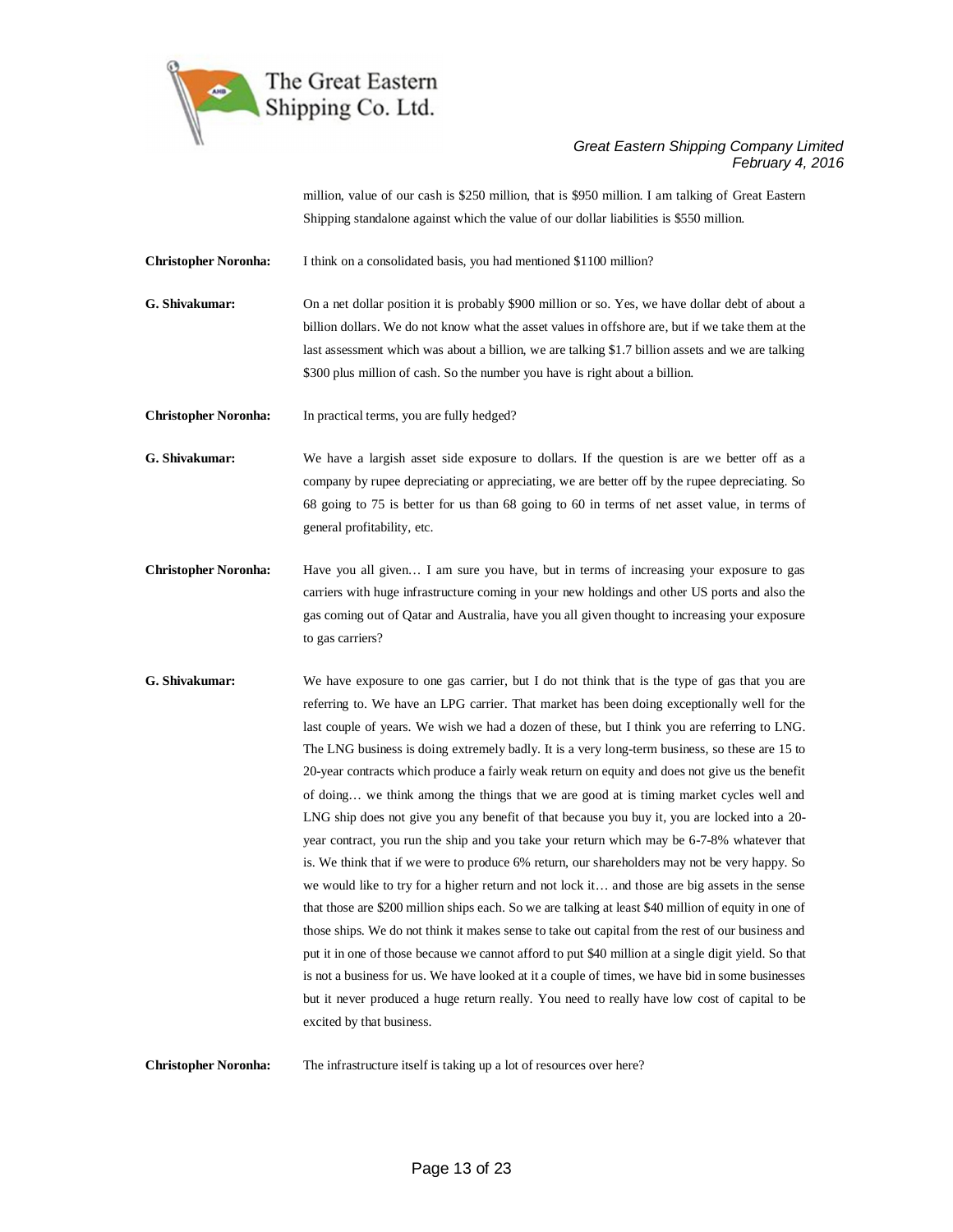

| G. Shivakumar:              | No, it is going to be a trade that is growing, we will have a lot of imports of LNG into India as<br>well, so the trade will grow. The problem is we cannot find a way to make a reasonable return<br>on that money and we are not be able to allocate a large chunk of capital to that business<br>because there is no point just buying one ship, then you need to have two or three, then you are<br>talking \$600 million. Value of our shipping fleet today is less than \$700 million which means<br>that basically we are doubling the investment in shipping in just three ships and just locking<br>them in for a long-term.                                                                                                                                                     |
|-----------------------------|-------------------------------------------------------------------------------------------------------------------------------------------------------------------------------------------------------------------------------------------------------------------------------------------------------------------------------------------------------------------------------------------------------------------------------------------------------------------------------------------------------------------------------------------------------------------------------------------------------------------------------------------------------------------------------------------------------------------------------------------------------------------------------------------|
| <b>Christopher Noronha:</b> | You had total revenue visibility for the rest of this financial year of roughly Rs.500-odd crores.<br>Would you say that you will be able to make up the remaining another Rs.400 crores, Rs.500<br>crores through the spot market on a consolidated basis?                                                                                                                                                                                                                                                                                                                                                                                                                                                                                                                               |
| G. Shivakumar:              | In offshore, there is nothing more than the visibility that we have because most of the capacity<br>is tied up and you can see that in the percentages that we have. We do not expect to tie up any<br>more capacity in the remaining two months that we have. I do not think that number is going to<br>change much in offshore. In shipping, yes, we have capacity on the spot market, but remember<br>a few of those are bulk carriers which are not making much money. I would not comment on<br>what the number is likely to be, but broadly the tankers continue to be profitable, bulkers<br>continue to be terrible; they are trading at below operating expenses. I cannot give you an<br>answer because I do not even know that number yet.                                     |
| <b>Christopher Noronha:</b> | I was just trying to get clear in my mind the relationship between the estimates and some type<br>of revenue?                                                                                                                                                                                                                                                                                                                                                                                                                                                                                                                                                                                                                                                                             |
| G. Shivakumar:              | I mentioned it at the outset is that markets in January across the board (spot markets) have<br>been weaker than they were in the last quarter.                                                                                                                                                                                                                                                                                                                                                                                                                                                                                                                                                                                                                                           |
| Moderator:                  | Thank you. The next question is from the line of Pratik Poddar from ICICI Prudential. Please<br>go ahead.                                                                                                                                                                                                                                                                                                                                                                                                                                                                                                                                                                                                                                                                                 |
| <b>Pratik Poddar:</b>       | The comments which you have made in the last half an hour to one hour suggest that the<br>situation is worse than 2008, the great financial crisis, to an extent Tanker market also. Is my<br>understanding correct?                                                                                                                                                                                                                                                                                                                                                                                                                                                                                                                                                                      |
| G. Shivakumar:              | You are referring to dry bulk and to offshore, right? The situation with dry bulk is worse than<br>anybody remembers it. Asset values are 50% lower than they were this time in 2009 which<br>was probably the trough of the market. That is how bad it is with regard to 2008. These freight<br>rates we have not seen and the BDI is at the all-time low levels. In offshore, yes, it is worse<br>than 2008-09 crisis in terms of getting employment for assets. So I do not think we saw these<br>utilization levels in 2008-09. A couple of fixtures were done at what we then called low rates<br>for jack up rigs. We are below that by probably 15% today may be 20%. So we are much<br>worse off than we were in 2008-09. In 2008-09 we had a drop in E&P spend. I mentioned that |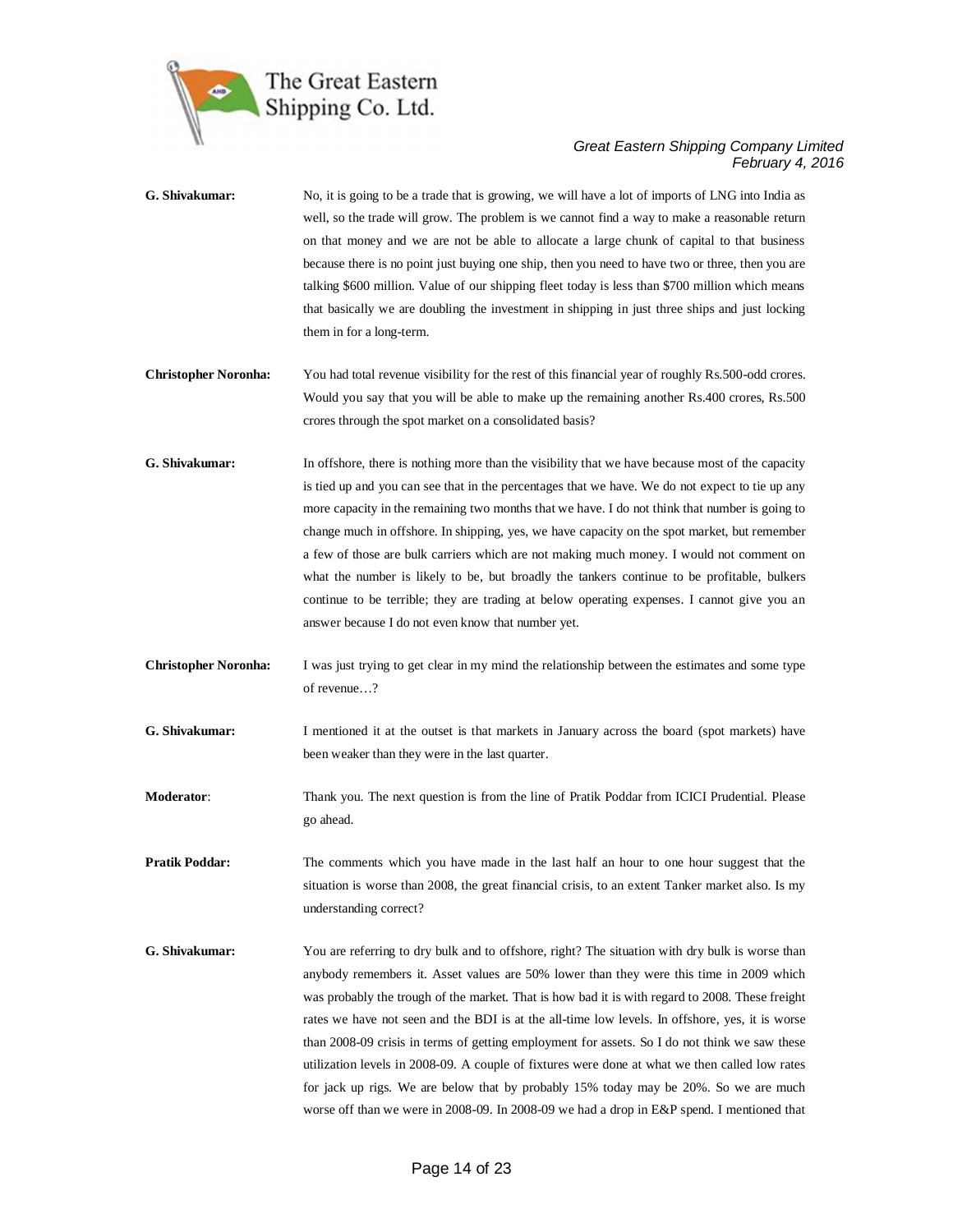

we had around 25% drop last year and may be another 20% drop this year. At that time we had a drop in E&P spend may be 20% in one year. It bounced back in the next year itself. In 2009 it dropped by about 20%, the next year it was up in 2010. Because the price of oil has already bounced from 30-35 in March 2009, but by next year it was already at \$60, so people came back to invest. Here it has not happened and we continue to have a bloodbath with regard to utilizations. So it is certainly worse than 2008 by a big margin.

**Pratik Poddar:** Given that the outlook on crude prices is not that strong as in nobody believes or whole world price of \$100 is sustainable, how should we in our models look at the offshore division, could you just give us some clarity from a medium-term perspective, obviously today you are locked in, but the commentary and the data points which you suggested it looks like crude even in the next 3-years does not look like going back even to \$60?

**G. Shivakumar:** On the price of crude I would slightly differ. We could well see \$50 by the end of this year. There will be a supply side response to this. Not everybody can continue producing at \$30 a barrel. It has been a long time coming but shale will suffer now with these prices. They have managed to keep their production up by doing what they call high grading and focusing on the most high producing areas, etc. but we believe that will come off during the year. So there are a lot of reports out there which say that it can come off anywhere between 700,000 and 1 million barrels a day. Remember that the crude price drop has happened with a surplus of may be 1.5 million barrels a day. The surplus capacity of 1.5 million barrels a day is less than 2% of the crude production itself. It is not a huge amount of surplus capacity. That could easily disappear. It is not our case that you will not see \$60. You could see \$60 easily by middle of 2017. Yes, \$100 is going to be very difficult for you to attain unless you have a huge geopolitical incident and 2-3 million barrels a day gets taken out of production. That is not in our base case. But you do not need \$100 a barrel. Basically what is going to happen is that there will be cost deflation. You will have to settle for lower profitability. You will have more assets being employed. You take 25% and 20%, right, two years of drop in E&P spend, and so you are down to 60% effectively of spend. Out of that 60% let us say that you have 30% or 35% comes from cost deflation itself, which is just a rate variance. Then you are talking of a quantity variance of may be 10%. You need 10% less assets to do this work and it means that the profitability of the oil field services business is going to be lower. But even at a 30% drop from the previous levels, let us say the levels of 2014 it is still profitable except that it is not profitable to the extent than it was before. It happened in shipping. In shipping we made Rs.1400 crores of profits in FY2008 and 2009. Those are super profits but when the market changed we had to adjust our expectations to a lower level of earnings. I think similar will happen in offshore. So you will move down from 20-30% return on equity down to may be 10- 15% return on equity. I am just throwing numbers. That is what will happen. So we hope that everybody gets used to a lower cost regime and oil companies start to reinvest. Say at \$60 they find justification for reinvestment for projects which in 2014 they would not have been able to afford at \$60 because the cost base was that much higher. This market is not gone forever, it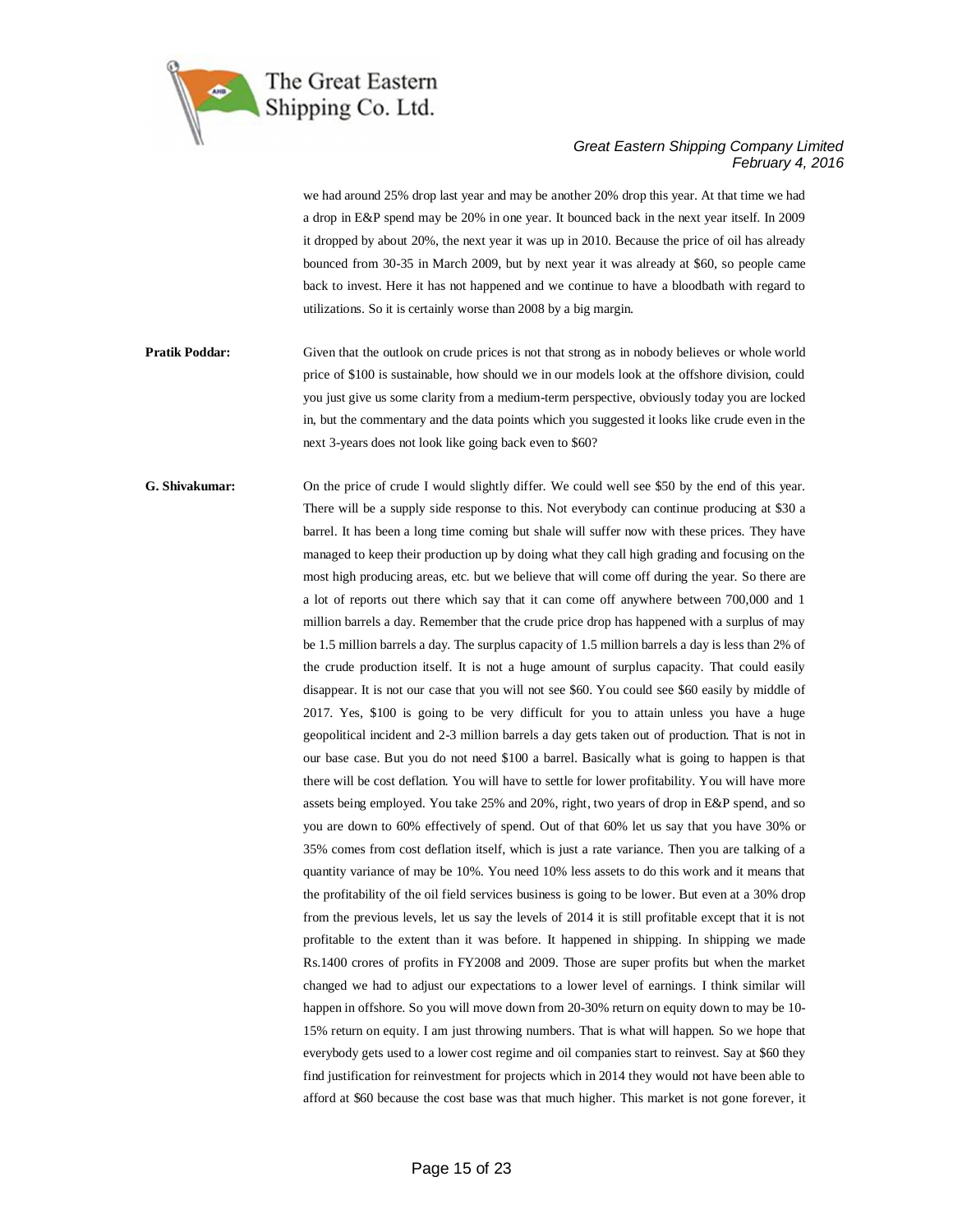

has gone for a couple of years, may be two to three years for the oil market to come back. Unless of course you are thinking that fossil fuels are gone forever and will be replaced by solar power. But, if you think that oil will continue then this market could easily bounce back and you could see a scenario where your 60% could move up to 80-85%. Then you need to have a scrapping of old units where you have a lot of old units in drilling. 25% of your jack up fleet deserves to be scrapped because it is built between 30 and 40-years ago and it needs to be scrapped and those will be removed hopefully in this down cycle and then you got the base for a reasonable market. So you could well have a little bit, you come back and settle at a new normal kind of rate.

**Pratik Poddar:** And this one time reset, would it lead to distressed assets which you can acquire?

**G. Shivakumar:** There are lots of distressed assets out there, nobody is biting, I mentioned earlier that there are very few transactions which are happening because people do not want to buy. So everybody is in distress in one way or another, so some people have lots of contract coverage and very little debt and we will like to get closer to that part of the spectrum. But even we are not enthusiastic about buying more because there is no point buying a rig even if it is 50% cheaper than it was two years ago unless you can get some employment for it, because if you are going to buy that rig and you are going to stack it somewhere and then you do not know what will happen when you stack it or how are you going to reactivate it unless you can figure out some employment for that rig, it does not quite make a sense to do that distressed asset purchase. If you can tie it with employment you should do it. We did this early last year with one of our vessels, we bought a vessel subject to getting a contract. We got the contract so we bought it and put put it into the contract. But those are very few and far between kind of opportunities and therefore these assets will not get transacted at all.

- **Pratik Poddar:** Sir just one last question, sir you mentioned about the shale oil producers cutting down their production, what about non-OPEC non-shale guys, do you see them also cutting down on production since they are legacy assets, people are still continuing over there and there they are not feeling the pinch even at \$30.
- **G. Shivakumar:** They are not feeling the pinch but you have normal field declines which happen, normally field declines will be somewhere between 0.5 million and 1 million barrels a day across the entire spectrum of fields. So just to stay at the same production you need to have other finds of about 1 million barrels a day. So that will happen, and the way people are releasing assets, so if assets have come down by 25% obviously some investment is not happening in capacity and therefore it going to put a constraint and it is like every cyclical market, at some point there will be under investment and that will lead to the next boom. So yes, we think people will have to deal with natural decline, in shale the decline is very steep, in conventional fields the decline is much slower so you would not see it so obviously, but you could have about 0.5 million barrels a day to 1 million barrels a day of natural decline in conventional fields. So that will happen because of lower investments.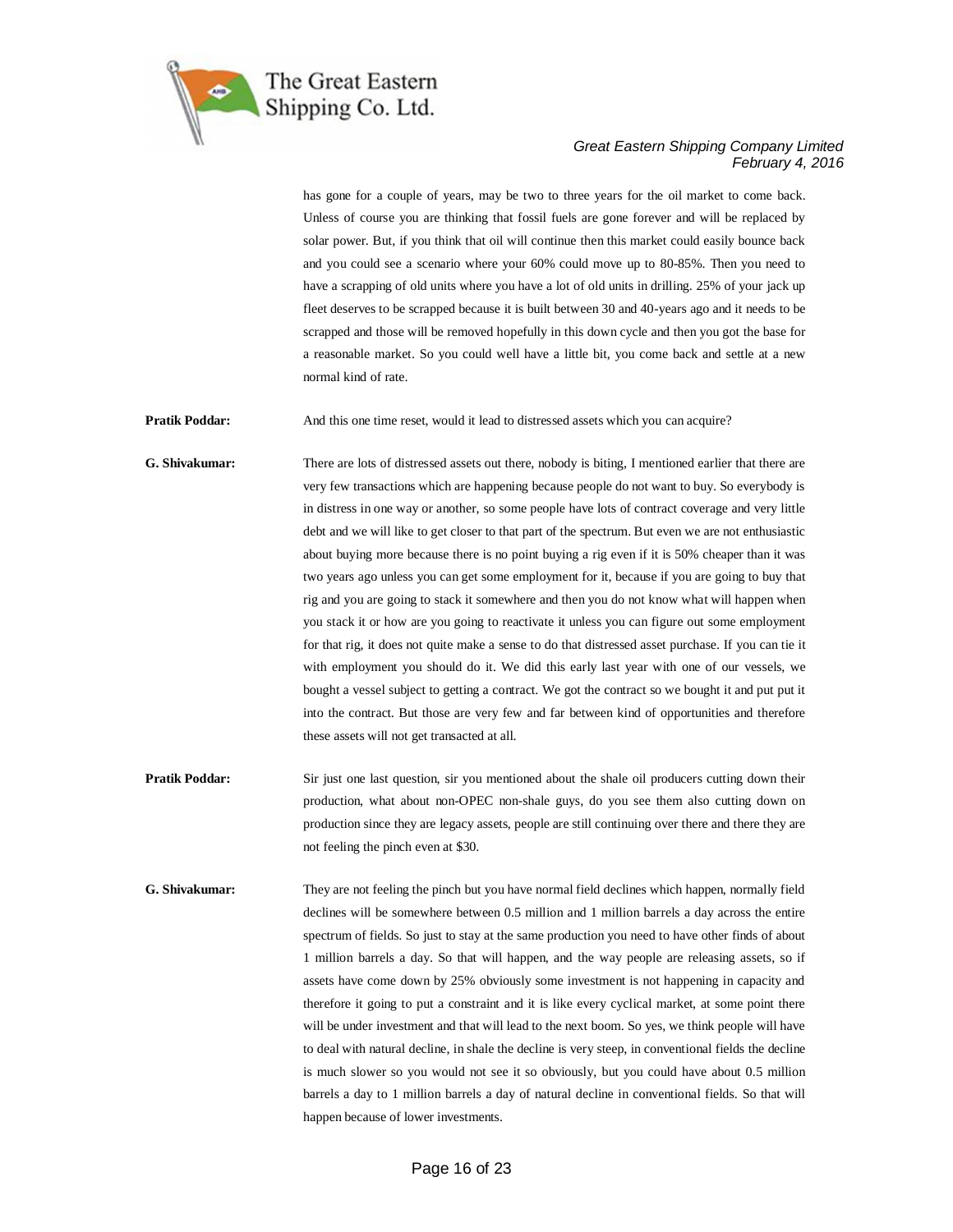

**Pratik Poddar:** And sir, sorry one last if I may squeeze in, what are the triggers before which you would look to buy bulk again or that is a distinct possibility now?

**G. Shivakumar:** We need to see that scrapping happen clearly, we need to see a little bit of balancing, because unless that happens, so this year we are expecting at least 50 million to 60 million dead weight will be delivered. And unless you get 50 million scrapping happening we think this year is going to be really bad because we do not see how demand is going to grow, if China is not growing steel production, today I just saw a news flash about Chinese plan to reduce steel overcapacity. Now if that is happening, if that is not growing than I do not see how trade growth can happen in dry bulk at all, if that is the case then you need to have supply shrinking quite rapidly to balance the market. So unless we see that happening and we need to see that happening over a year or two because that happens much more slowly and it has a slower effect on the markets. So that is what we are looking for. And as I said, we are starting off with a surplus of maybe 5% over capacity. So you need to take out that overcapacity first. So it will take a long time for us to get the confidence to come back, I do not see us doing anything unless we, so let us say that we see 25 million to 30 million dead weight of scrapping in the first half of this year, that maybe not a bad sign actually but you need to see that happening over a long period of time.

**Pratik Poddar:** And sir access to capital in the form of PE money, because one year ago when we used to interact with you you used to mention that a lot of PE guys have come into this and cheaper access to capital is not actually leading to the cycle turning around, has that stopped now?

- **G. Shivakumar:** Yes, good news is that has stopped, a lot of these investors are stuck in these companies because a lot of them put their money in to dry bulk companies. Even the ones in tanker companies, though the companies are doing well the stock prices have got hammered with the rest of the stock market. So everybody sees that, and again I do not know if this is a general market perception because everybody thinks oil is doing badly so a tanker stock should also be doing badly, and everybody has got hammered. So basically people are not getting easy exits and they are not very enthusiastic about investing now. That is good, so we have seen much less new capital flowing into the business. Bank debt is also very-very selectively available now, which is also a good thing, so basically easy money is not there especially for speculators.
- Pratik Poddar: And sir, given these scenarios you do not feel excited or you are not looking at any opportunities to acquire.
- **G. Shivakumar:** No, as of now no, we need to see some signs of them turning around, we believe we will see maybe some opportunities in crude, maybe in products as well. Those will be a little easier to do because dry there is a little worry as there maybe a structural problem. Oil again is probably going to be a turnaround at some time, now whether it is two years, three years or five years we do not know, but that at least you can, in the absence of just hydrocarbons getting replaced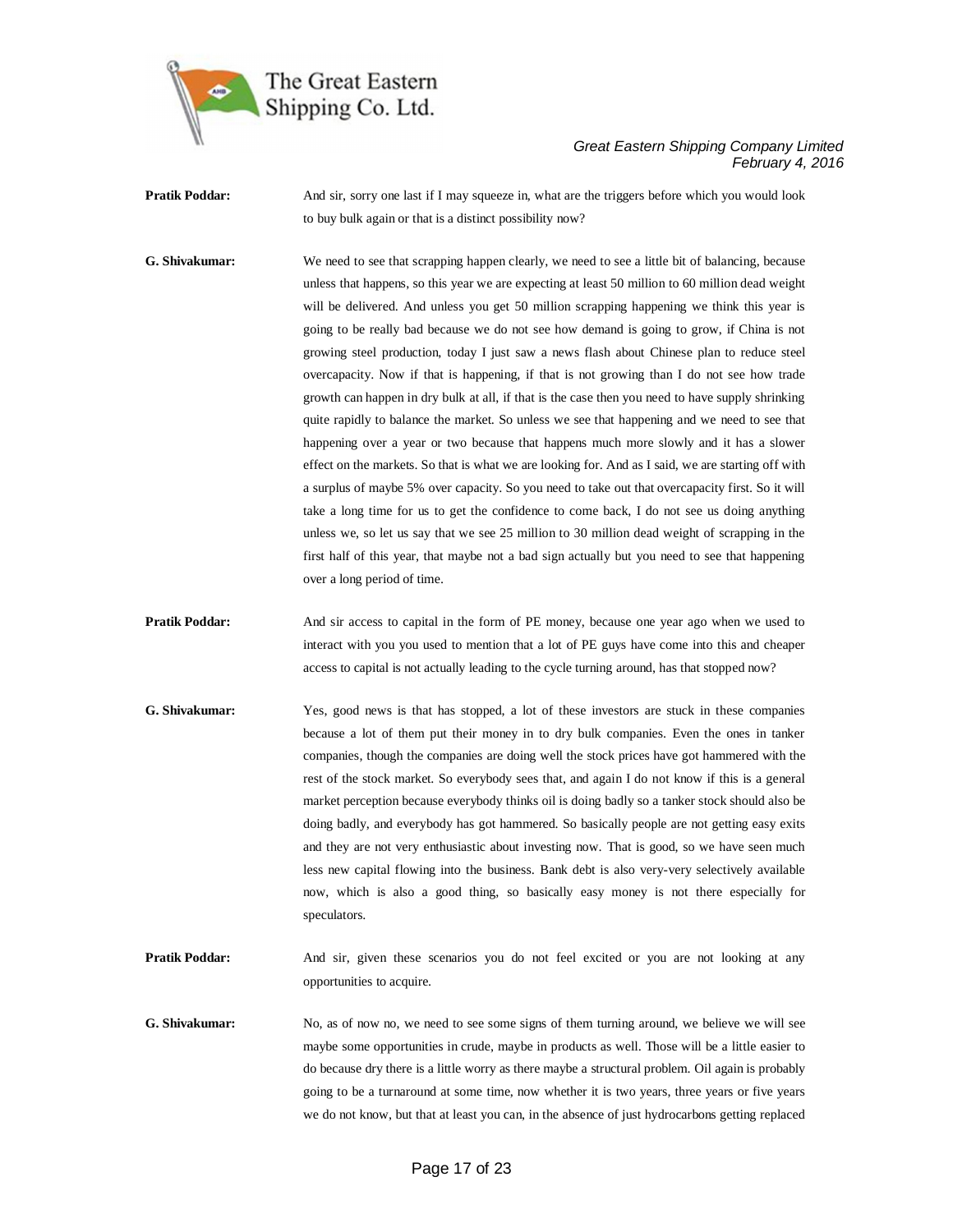

completely by some other source of energy, think that oil will come back at some point. But yes, as of now we are not enthusiastic about making any investments, we are not seeing value anywhere. And especially in this, not the shipping or the offshore market scenario, but in the general economic scenario, it does not seem to make sense to do any big investments.

- **Pratik Poddar:** Sir the in terms of cash deployment strategies, any thoughts over there, how would you look to deploy your cash?
- **G. Shivakumar:** We did one product tanker last month, we will find some little deals to do here and there, some pockets of value hopefully but otherwise we will keep it in reserve, we are sure opportunities will come up in the next year or two, so we will wait for those opportunities patiently.
- **Pratik Poddar:** So the idea is more towards opportunistic buying?
- **G. Shivakumar:** That is correct.
- **Moderator:** Thank you. Our next question is from the line of Ashish Jain from Morgan Stanley. Please go ahead.
- **Ashish Jain:** Sir, just one question on the crude side, now I was talking to some industry expert and his view was that the current oil fields are such unlike the historical oil fields that need continuous CAPEX to maintain the level of production. So one, do you agree with that? And if yes, could it mean that the support vessels recovery could be let's say three quarter, four quarters down the line?
- **G. Shivakumar:** Just to make sure I understood you right, the current fields do not require as much effort as the old fields to maintain production, that is the first point.
- Ashish Jain: No, the current fields need lot more CAPEX to even sustain the production which was not the case with say fields 20, 30 years back and hence CAPEX on the E&P side should recover much faster even if people want to maintain the oil production, leave apart expanding production.
- **G. Shivakumar:** It is probably correct, this is true for most mature oil fields and of course most of the fields which are currently in production are mature oil fields. As they go and continue on their production, the yield drops, so you need to do more and more work, you have to do work overs, you have to do some water injection, gas injection to produce more oils out of those wells. So yes, they do take more work and I saw this somewhere that the amount of oil produced offshore, did not change between, I think 2002 and 2012, however, the number of jack ups employed offshore had gone up by 30% to 40%. This means for 30% of extra work you are getting the same amount of oil, which just means that the efficiency is dropping. It is correct, it is true that you need to put more work in these mature fields to maintain their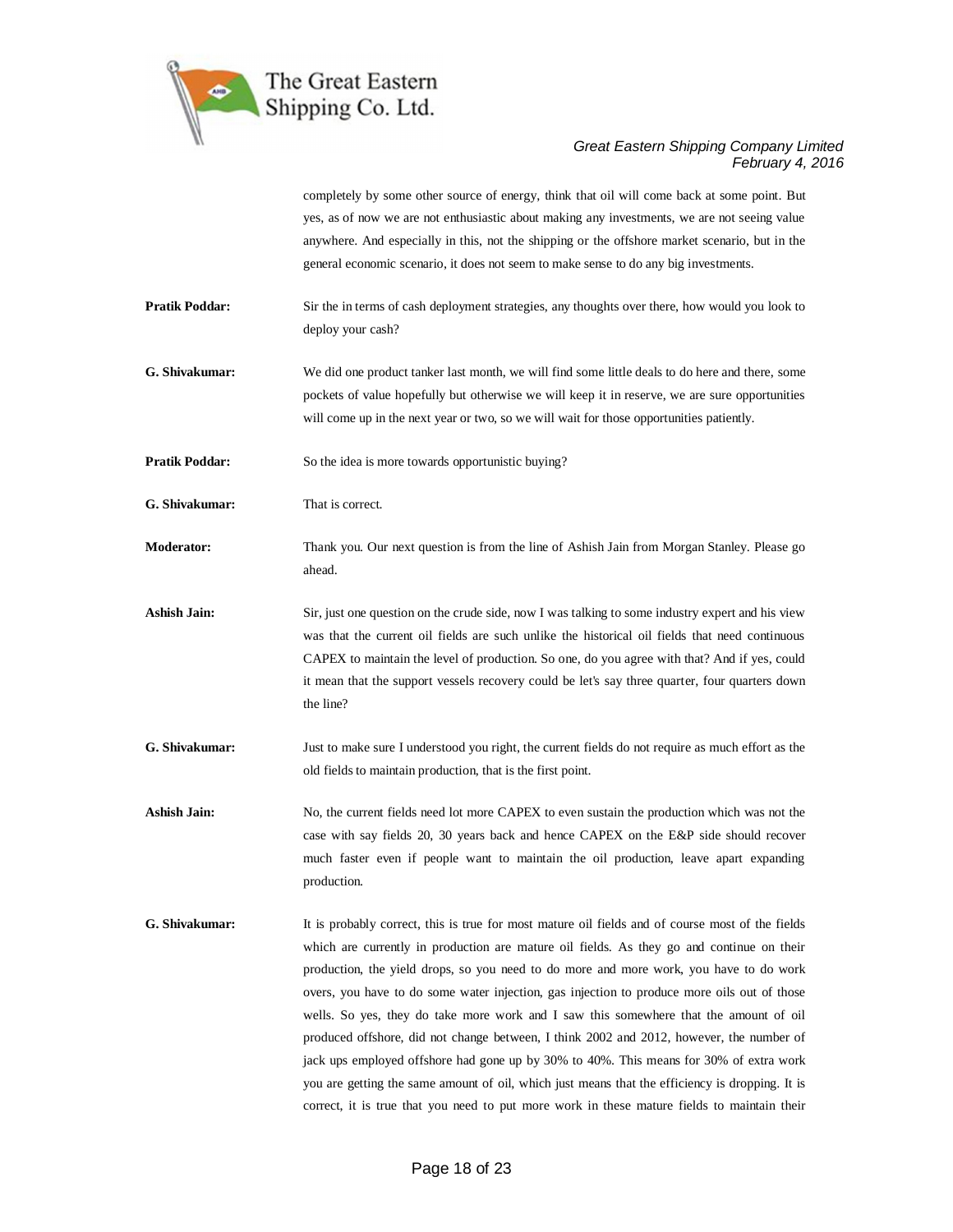

production which is because of the natural decline in production. That is what I was mentioning – the 0.5 to 1 mbpd of drop in production could happen across the world due to a natural decline in production. But there are quite a few new fields which are slated to get into production over the next three to four years, and I was reading a report where it said that at least 4 million barrels a day of production is supposed to come in by 2020 which will sort of compensate for these. But yes, there is a lot more work to be done, especially if you have got targets of your own. So if you are a company which has targets for increasing production, yes you will have to keep doing work.

- **Ashish Jain:** And just secondly a house keeping question, what is the CAPEX that we are still spending in terms of cash payments that we have to do for the order book?
- **G. Shivakumar:** In offshore of course there is no CAPEX, in shipping we have about between \$90 million and \$100 million.
- **Ashish Jain:** Of cash payments pending?
- **G. Shivakumar:** That is right. Actually \$90 million.
- **Ashish Jain:** And what was the order value of this ship, as in how much we have already paid versus these?

**G. Shivakumar:** \$120 mn is the order value, so we paid about 25%.

- **Moderator:** Thank you. Our next question is from the line of Bhavin Gandhi from B&K Securities. Please go ahead.
- **Bhavin Gandhi:** Sir, just wanted to check, I know no deals have happened in the offshore side, so you have not been able to give the number, but what is your, I mean if you were to take a guess in terms of say price correction on the offshore side what would that number be?
- **G. Shivakumar:** I would think that at least a 10% correction, maybe 20%, the problem is you cannot put a number to it, but maybe 20% price correction from a six months ago. But again, you may not get a buyer even if you go 30% lower or you may get a buyer at 10% lower. The other thing which has happened also is that in a lot of cases, the re-pricings are happening for assets which do not have contracts and when you have an asset with a contract, obviously the contract has a lot of value in today's market which is another reason why you cannot value your asset at a charter free value because that prices in some period of unemployment and while you have a profitable employment.
- **Bhavin Gandhi:** And sir if I were to, if I just was to contemplate any, I mean if you go back to 2007 kind of crude price environment where it is much closer to about \$60, what would have been the charter rate environment in jack up and are we closer to that environment now or it seems to…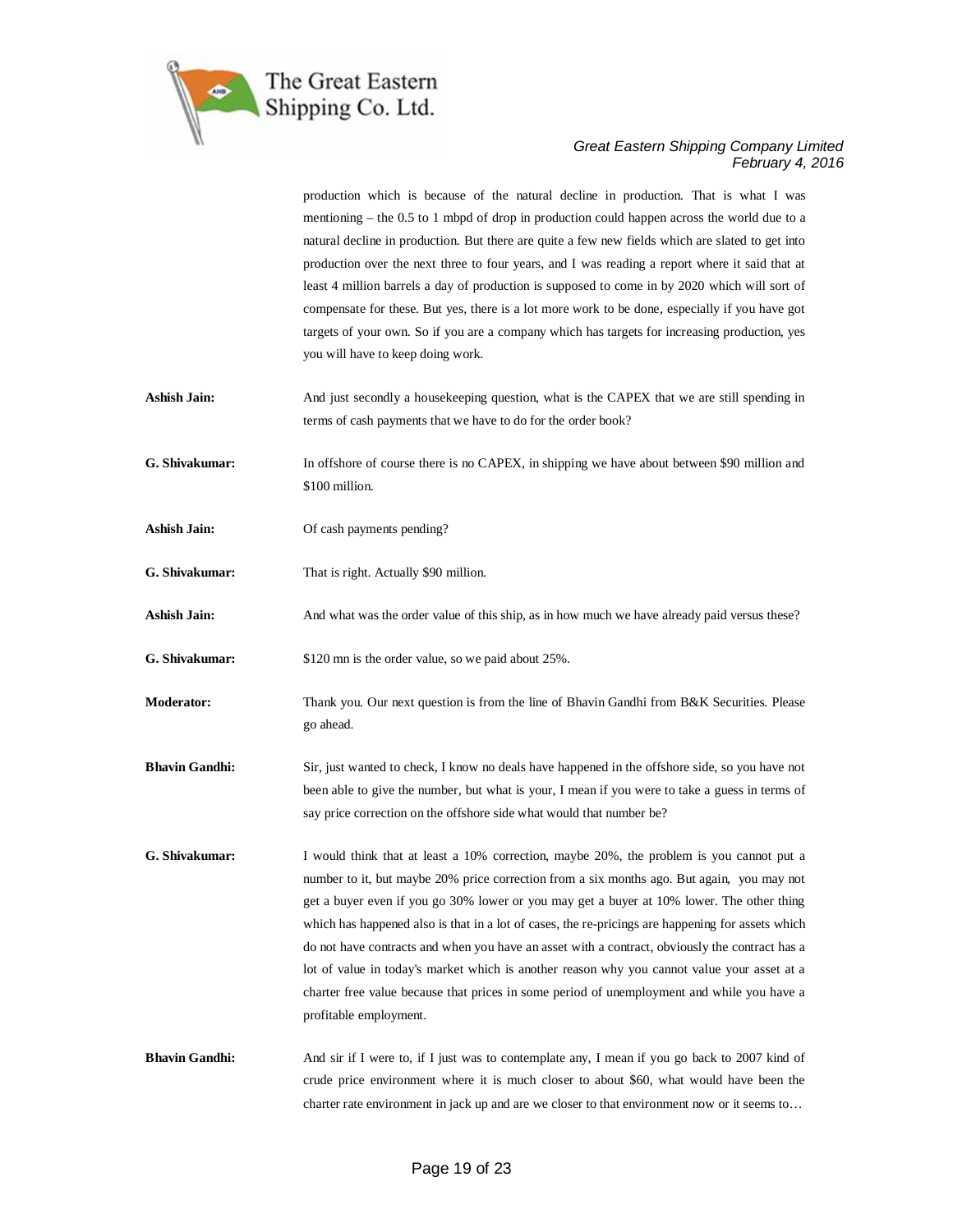

- **G. Shivakumar:** No, actually 2007 was the peak of the market, 2009 was the last bad market, 2009-10 was the last bad market we saw and we are probably down 15%, 20% from there for a jack up.
- **Bhavin Gandhi:** And sir also on the charter rate side, on the crude side specially we are down even on a sequential basis, why would that be and if you can help us with the coverage for FY17 on each of your segment?
- **G. Shivakumar:** On crude we are just marginally off, it is neither here nor there, so the market was about the same in Q2 and Q3. So in crude tankers we have fixed two of our Suezmax tankers on two year charters, they have gone on charter at the very end of the quarter or going on charter now. So that is only thing that we have done there, the rest of the vessels operate on the spot market.
- **Bhavin Gandhi:** And sir what is the situation on the product side, I mean how much have we tied up?
- **G. Shivakumar:** Product side we have only tied up the gas carrier on a one year contract, but otherwise sometime in the beginning of the last quarter we tied up, I think I might have mentioned it before, two of our ships on one year contract.
- **Moderator:** Thank you. Our next question is from the line of Ankit Panchmatia from ICICI Securities. Please go ahead.
- **Ankit Panchmatia:** Sir, please sorry for my ignorance, but I wanted to know the NAV number for the quarter.
- **G. Shivakumar:** On a standalone basis the number is Rs.368 a share, consolidated we are not giving because we have been told by brokers that they are not able to put values to the offshore vessels because the market has just got completely disrupted. So there is no price discovery in offshore.
- **Ankit Panchmatia:** And sir I just wanted to know that what kind of deliveries are being scheduled for FY16 with dry bulk market as well as tanker market as well as offshore, if you can just give me a flavor, the overall delivery market.
- **G. Shivakumar:** In tanker market we are expecting 5% to 7% fleet growth, crude tanker maybe 5%, product tankers 7%. In dry bulk, we are expecting gross deliveries, of course the scheduled deliveries are probably 80 million, 90 million dead weight but we are expecting that there will be some slippage, some cancellation, so we expect about 6.5% to 7% gross fleet growth. Now we expect also that scrapping will be strong in this year, we are hoping that net fleet growth will not be more than 2% in this year. At the outset, we hope that we will have negative fleet growth for the year, last year we had about 2.5% fleet growth.
- **Ankit Panchmatia:** Sir just wanted to understand, why an assumption of scrapping to be strong because scrap prices are on a lower side, so how do you assume that?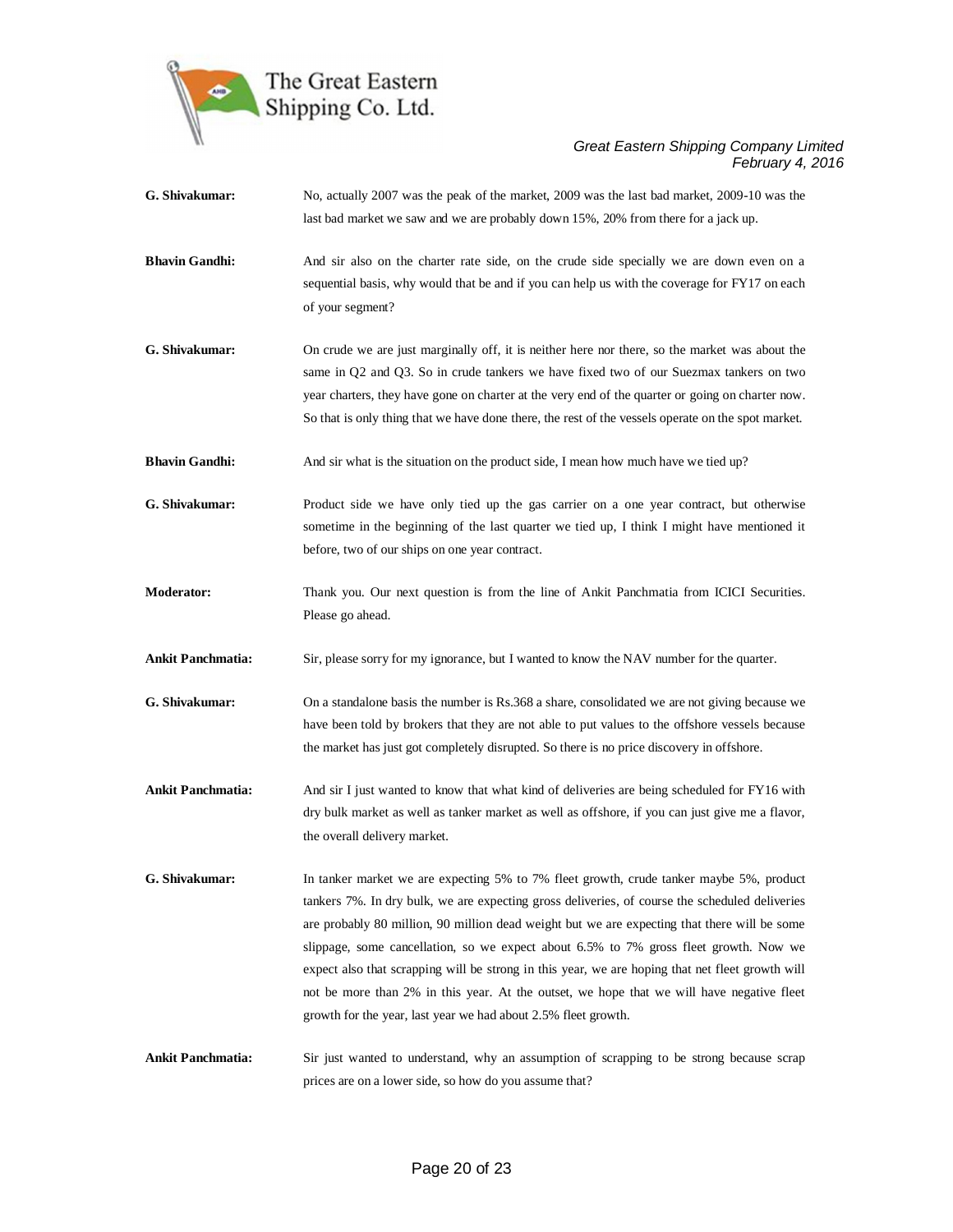

**G. Shivakumar:** Yes, scrap prices are down maybe 25% from… **Ankit Panchmatia:** Yes, that would kind of impact the scrappages, that is what I assume. **G. Shivakumar:** Not really, so we had in January last year when the price was let's say 100 and today it is at 70, you had less scrapping then you have today in dry bulk, you have 40% less scraping than you have today in dry bulk. Yes, if we were to scrap a ship we would like to get a big price for it, but if the option is to run it at a loss and to spend \$2 million on dry docking the ship, we would rather take a \$1 million less for the scrap price and scrap it immediately. So it is not so much driven by the scrap price as the market outlook and how much money you are bleeding on an operating basis. So that is the call that people take, really. **Moderator:** Thank you. Our next question is from the line of Ashish Jain from Morgan Stanley. Please go ahead. Ashish Jain: Sir just one clarification, when you talk about the NAV of the offshore fleet, you said if there is a contract on the vessel then it is treated differently, so do you take in the NPV of the contract value or…? **G. Shivakumar:** So when we were calculating NAV or when we were giving NAV we would give at charter free value, so the broker gives you only a charter free value, the broker does not value your specific asset. So you would tell him I have a jack up rig built in Keppel in 2009, what is the value of this, what is the value you would place on this. So he would tell you that charter free value of such a rig is 'x' and we used to put that number as the value for calculation of NAV. In old times it did not make a difference, there was not much of a difference because the charter free and with charter value because there was not much of a difference in the market between the charter you had done and the market charter. Now the difference between the charter that you have and what you could get if you are a charter free rig, so you have got a charter which is giving you let us say - and I am just putting numbers here these are not our numbers - let us say you have a charter which gives you \$20 million of EBITDA in a year and you have a charter free rig whose prospect of having any EBITDA in the next 12 months is 0, it will have negative EBITDA because they need to incur cost just for stacking that rig. And therefore the value of your rig is not the same as the value of a charter free rig, that is the point that I am making. **Moderator:** Thank you. Our next question is from the line of Aditi Divekar from Business Standard. Please go ahead. **Aditi Divekar:** I have a question for your bulk segment, now that the trade outlook is weak for global market, do you think GE shipping will focus on coastal shipping also to get some revenues from the bulk segment?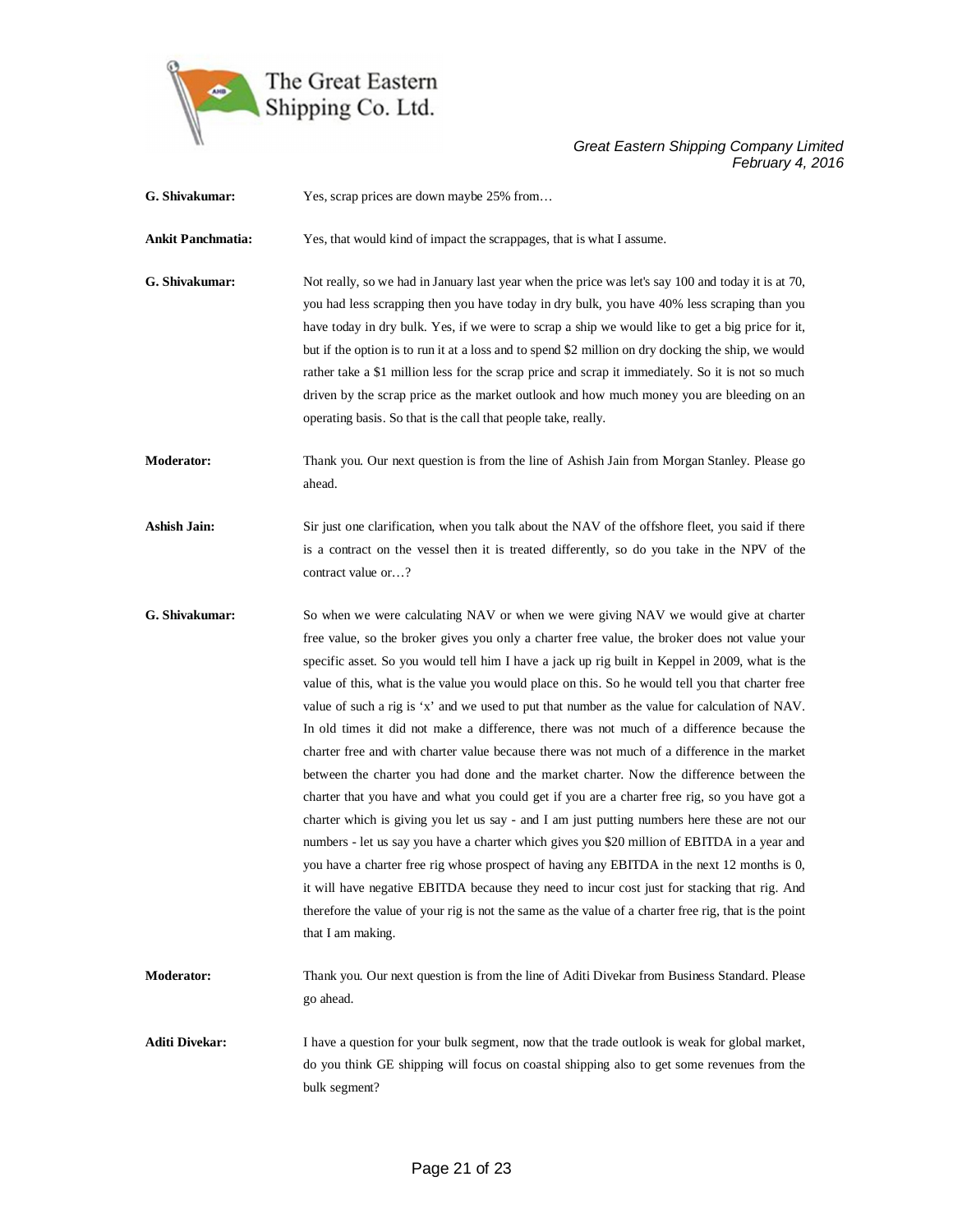

| G. Shivakumar:        | We have always been in the coastal shipping market.                                                                                                                                                                                                                                                                                                                                                                                                                                                                                                                                                                       |
|-----------------------|---------------------------------------------------------------------------------------------------------------------------------------------------------------------------------------------------------------------------------------------------------------------------------------------------------------------------------------------------------------------------------------------------------------------------------------------------------------------------------------------------------------------------------------------------------------------------------------------------------------------------|
| <b>Aditi Divekar:</b> | Will there be an additional focus, as in more focus?                                                                                                                                                                                                                                                                                                                                                                                                                                                                                                                                                                      |
| G. Shivakumar:        | No, the market is not very different really, so though we have of course as Indian flagships we<br>have a first right on most coastal cargos, the rates are not very different from what we get in<br>the international markets. So we are always here, we have a lot of customers who are very<br>happy dealing with us as a good quality operator and so we are always here, we have generally<br>four or five vessels in the dry bulk market in and around India all the time. So it is not going to<br>be very different. Of course, it is not that the coastal trade has been very strong in the last few<br>months. |
| <b>Aditi Divekar:</b> | Yes, but at least your ships will be deployed or employed.                                                                                                                                                                                                                                                                                                                                                                                                                                                                                                                                                                |
| G. Shivakumar:        | That is correct, I suspect that you may not have that much coastal trade to deploy many more<br>ships in this market.                                                                                                                                                                                                                                                                                                                                                                                                                                                                                                     |
| <b>Aditi Divekar:</b> | So you have limited scope here I mean to say.                                                                                                                                                                                                                                                                                                                                                                                                                                                                                                                                                                             |
| G. Shivakumar:        | That is right, because we are already fairly big in the coastal trade, we already have four to five<br>ships which are in and around India. So yes, it is good to have an Indian trade, but it does not<br>absorb that much of capacity.                                                                                                                                                                                                                                                                                                                                                                                  |
| <b>Moderator:</b>     | Thank you. Our next question is a follow-up from the line of Vikram Suryavanshi from Phillip<br>Capital. Please go ahead.                                                                                                                                                                                                                                                                                                                                                                                                                                                                                                 |
| Vikram Suryavanshi:   | Most of the questions are answered, I was just looking for whether we will look for<br>opportunity in LPG carriers since market is good?                                                                                                                                                                                                                                                                                                                                                                                                                                                                                  |
| G. Shivakumar:        | Yes, I think I mentioned before, there are a lot of ships delivering this year, in fact in the first<br>quarter there are some 15-20 ships being delivered I think. So that capacity is coming, all the<br>capacity which was ordered in 2013 and 2014 is coming in this year, so it is a little bit of a<br>worry. And if you have already seen, spot rates are down, the spot rates have been at around<br>\$30,000 - \$35,000 which last year was averaging \$75,000.                                                                                                                                                  |
| Vikram Suryavanshi:   | But is there any opportunity to play being an Indian flag while one of the largest player in LPG<br>is struggling, so probably we can have some market opportunities in that case.                                                                                                                                                                                                                                                                                                                                                                                                                                        |
| G. Shivakumar:        | Yes, see the Indian business is not available exclusively to Indian ships, it is available to<br>everybody and an Indian ship gets the first right on that in normal circumstances. So you will<br>not get a better rate than anybody else. So a Greek ship owner may offer less, let's say just as a<br>number he may say I will give you at \$100 a day, if we say we want \$120 we will not get                                                                                                                                                                                                                        |